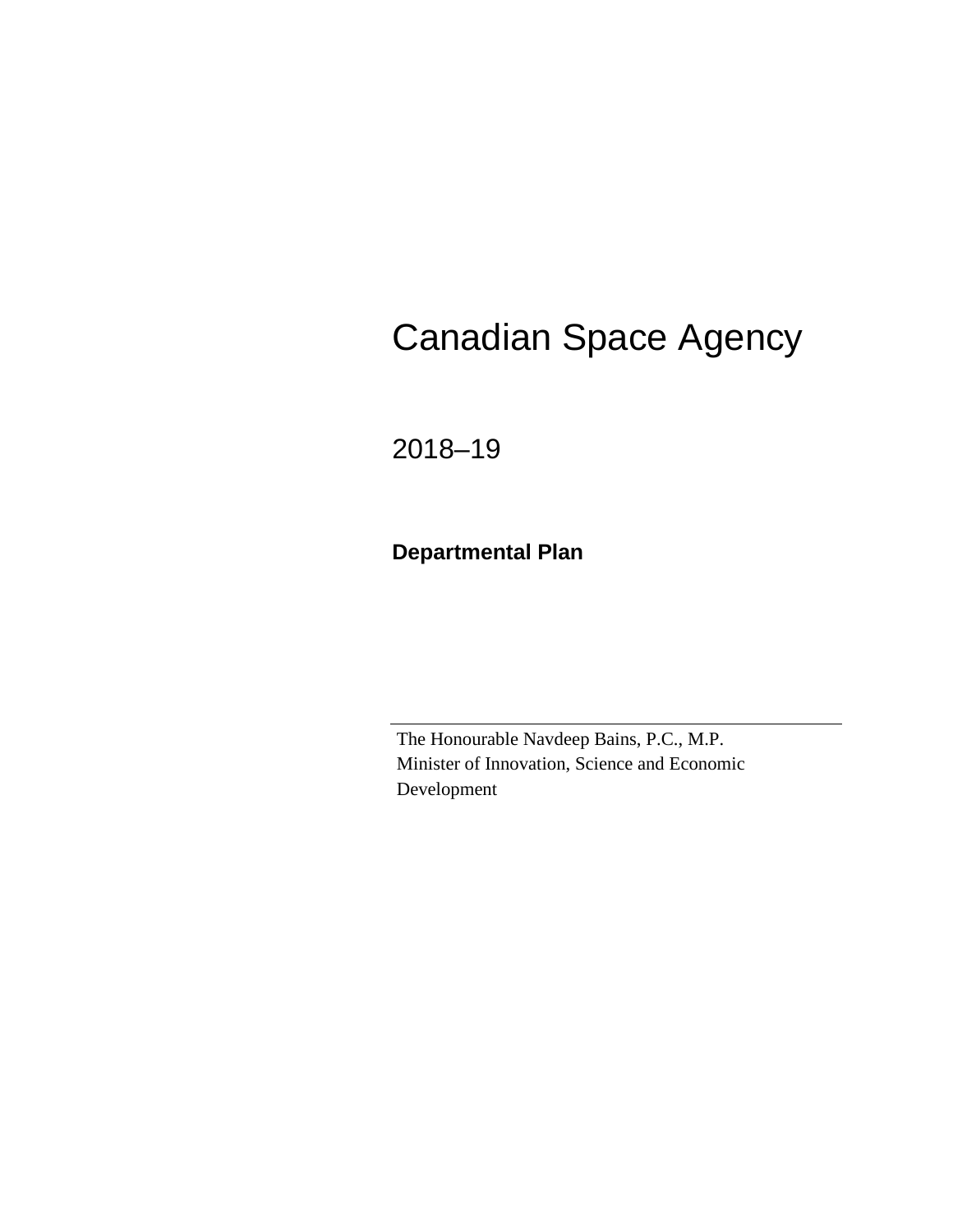© Her Majesty the Queen in Right of Canada, represented by the Minister of Industry, 2018 Catalogue Number: ST96-10E-PDF ISSN: 2371-7777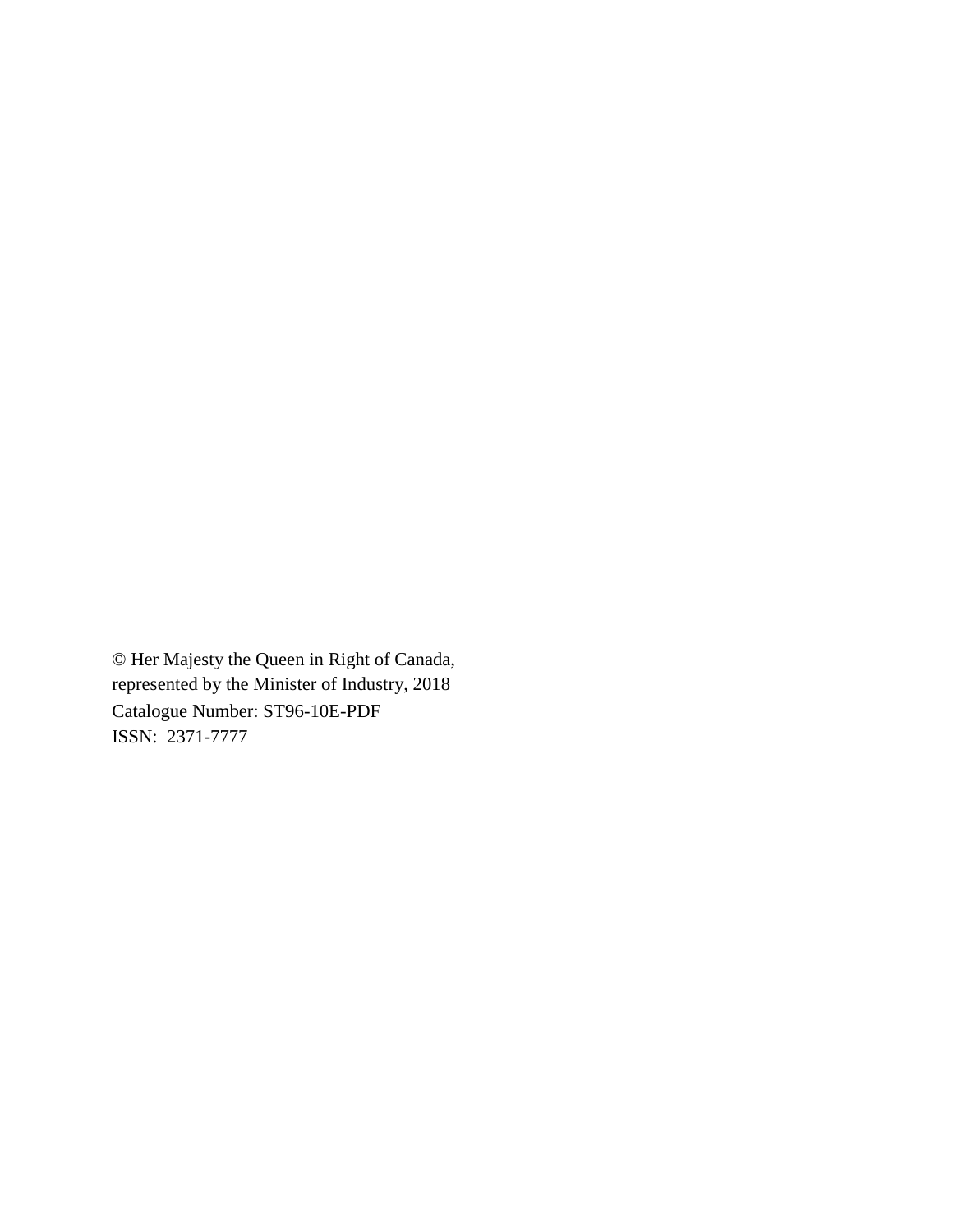## Table of contents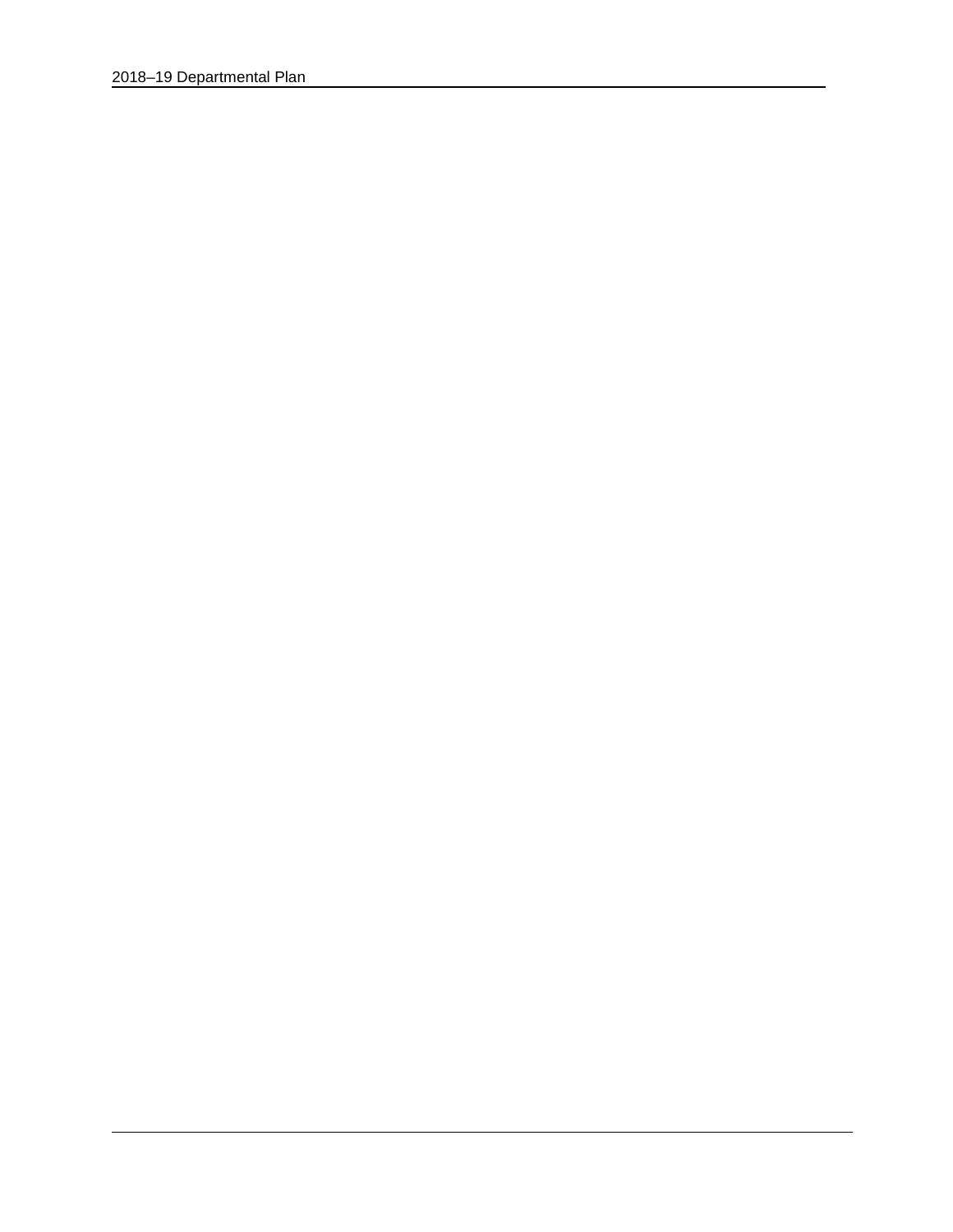## <span id="page-4-0"></span>Minister's message

The work of the Innovation, Science and Economic Development Portfolio is as diverse as it is expansive. We are involved in many important areas of our economy, including: making critical investments in innovation and science; supporting the commercialization of research and ideas; providing Canadians with the skills to excel in the digital economy; helping small businesses grow; promoting Canada as a world-leading tourism destination; and integrating science into our investment and policy decisions.

2018–19 will be an exciting year for all of this important work as we seek to make Canada a global innovation leader. We are continuing to implement the next steps of the Innovation and Skills Plan, which will build an economy that works for everyone. Through Budget 2018, we are making the single-largest investment in science in Canadian history to ensure that Canada remains a world leader in research and commercialization. And we are delivering Canada's first Women Entrepreneurship Strategy, to support women entrepreneurs as they start, grow and scale their businesses.

We believe our economy should work for all Canadians. We want to see Canadian businesses, large and small, create high-quality jobs, and we want them to compete in the knowledge economy, driven by creative, boundary-pushing ideas.

The CSA will focus on using space to drive economic growth, support talent, and develop technologies while promoting science and stimulating new investment in companies to leverage the benefits of space for Canadians.

It is my pleasure to present the 2018–19 Departmental Plan for the Canadian Space Agency.



**The Honourable Navdeep Bains** Minister of Innovation, Science and Economic Development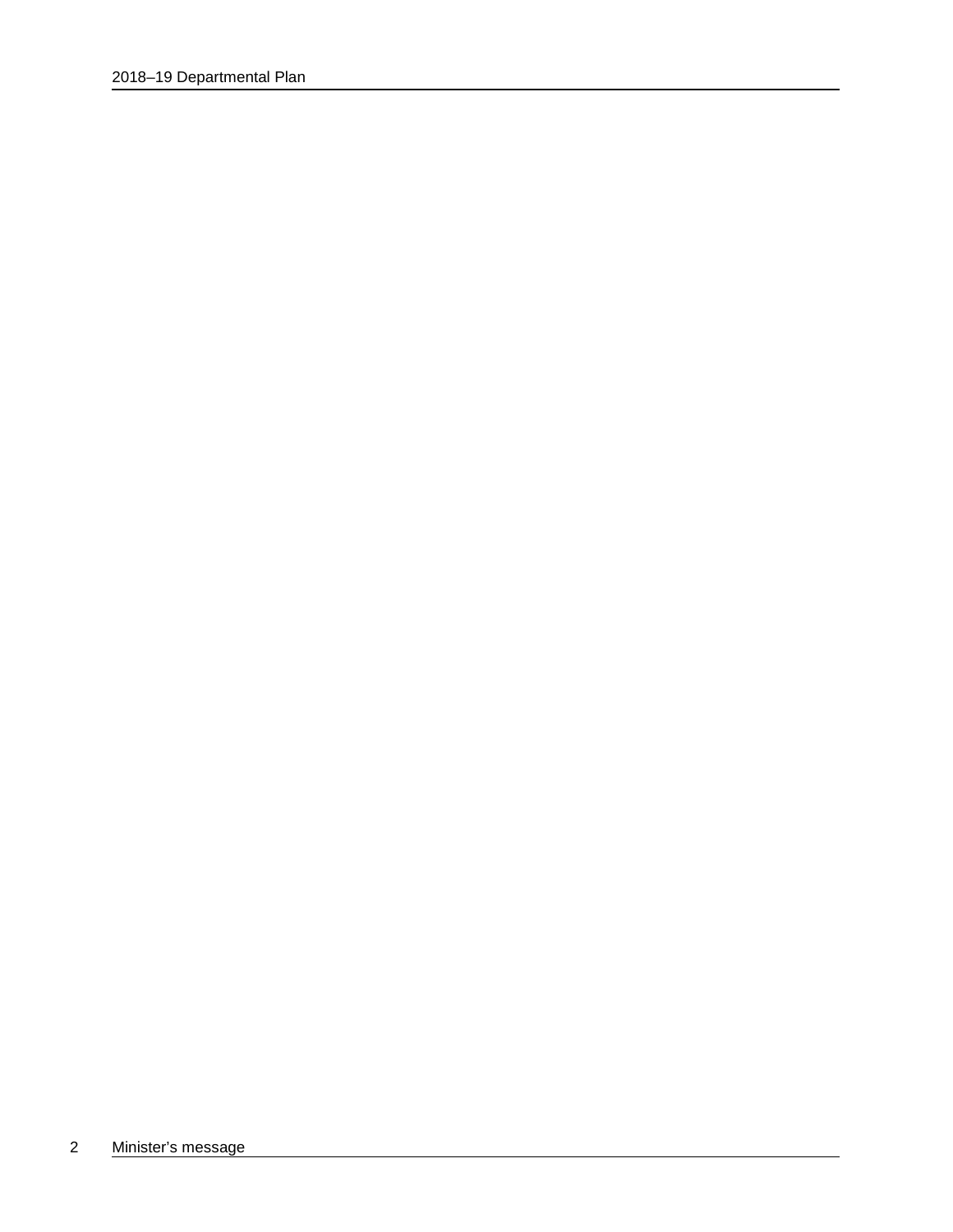## <span id="page-6-0"></span>Plans at a glance

In 2018–19, the Canadian Space Agency's (CSA) key priorities are aligned with its departmental results framework and program inventory. These priorities enable the CSA to make progress on achieving its mandate, as well as Government of Canada commitments to and for Canadians. Each of these priorities align with the [mandate letter of the Minister of Innovation, Science and](https://pm.gc.ca/eng/minister-innovation-science-and-economic-development-mandate-letter)  [Economic Development,](https://pm.gc.ca/eng/minister-innovation-science-and-economic-development-mandate-letter)<sup>[i](#page-34-1)</sup> which states that the minister's overarching goal is to help Canadian businesses grow, innovate and export. They are also fully aligned with the three pillars of the [Innovation and Skills Plan](http://www.ic.gc.ca/eic/site/062.nsf/eng/home)<sup>[ii](#page-34-2)</sup>—People, Technologies and Companies.

### <span id="page-6-1"></span>**Priority 1 – Launch of the RADARSAT Constellation Mission (RCM)**

Space-based imagery is essential to the safety, security and well-being of Canadians ranging from disaster response to precision farming and from tracking vessels in and approaching Canadian waters to climate change monitoring. The [three-satellite configuration of RCM,](http://www.asc-csa.gc.ca/eng/satellites/radarsat/default.asp) ii which is scheduled to launch in the second half of the 2018–19 fiscal year, will provide multiple daily captures of Canada's vast territory and vessel traffic near our borders, as well as the capability to observe 90% of the world's surface, thus ensuring the ongoing provision of high-quality space-based radar data to support government departments and agencies in delivering on their mandates.

In 2018–19, the CSA aims to provide 11 Government of Canada (GoC) department and agencies with Earth Observation data or derived information which will then be used to provide various types of services to Canadians.

This priority is also aligned with the Minister of Science's mandate letter to enable government departments and agencies to make informed decisions.

### **Priority 2 – CSA astronaut David Saint-Jacques's flight to the International Space Station**

[Canadian astronaut David Saint-Jacques](http://www.asc-csa.gc.ca/eng/missions/expedition58-59/default.asp)<sup>[iv](#page-34-4)</sup> will be launched aboard a Soyuz spacecraft to the International Space Station (ISS) for a six-month mission in November 2018. In addition to the science experiments conducted by David Saint-Jacques on the ISS, this mission will be a great opportunity to showcase Canadian medical technologies that have been developed for space exploration and have a potential for use on Earth.

The CSA will also take advantage of the interest in David Saint-Jacques' flight to invite young Canadians to visit exhibits throughout the country and engage in science, technology, engineering, mathematics (STEM) activities. It is expected that over 1 million Canadians will engage with the CSA in 2018–19.

This priority also supports the mandate letter of the Minister of Science, which states that the minister's overarching goal is to support scientific research and innovation.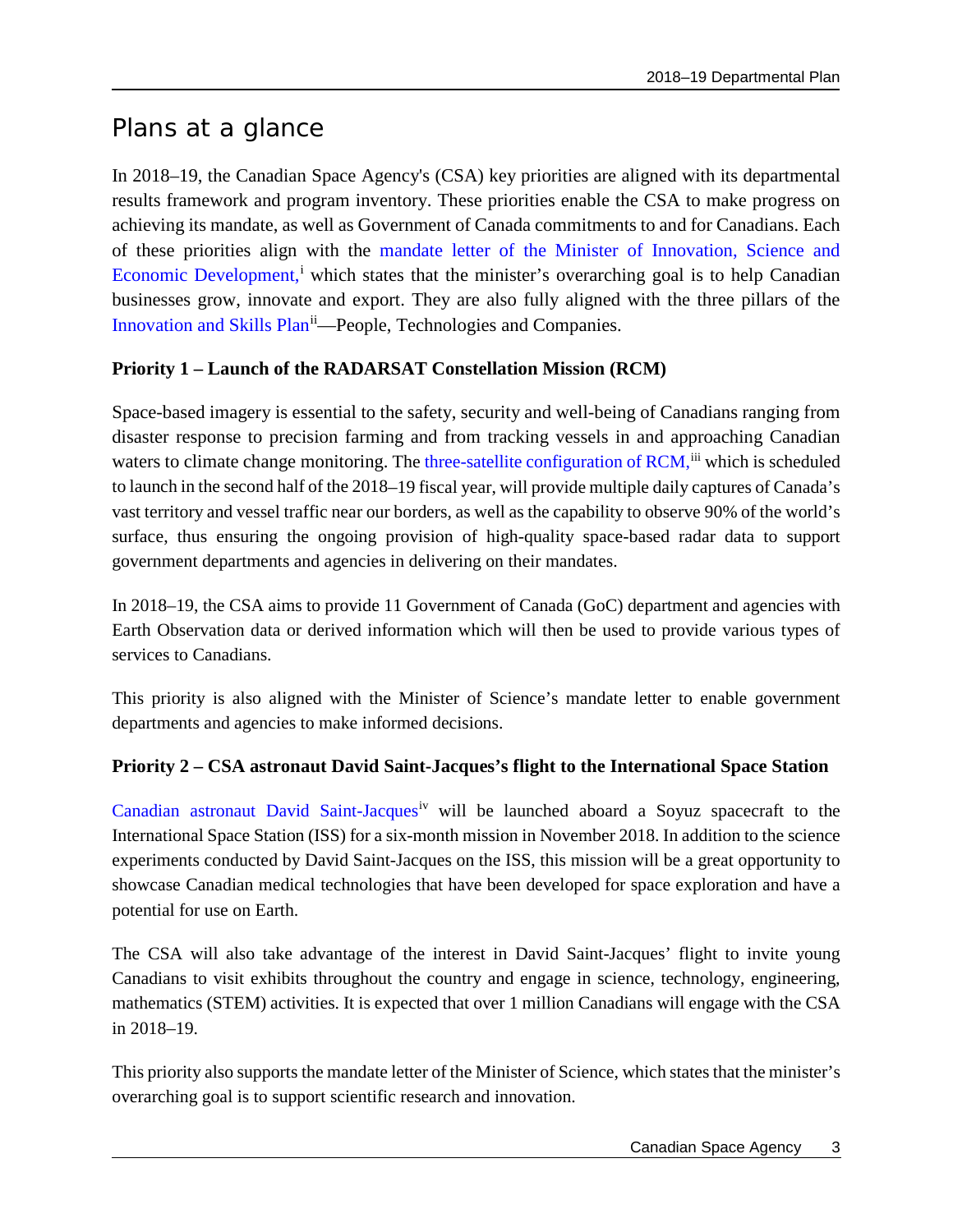### **Priority 3 – Implementation of the CubeSat project**

In 2018–19, the CSA will provide faculty members in Canadian post-secondary institutions and their students with an opportunity to participate in a [CubeSat mission.](http://www.asc-csa.gc.ca/eng/sciences/canadian-cubesat-project.asp)<sup>[v](#page-34-5)</sup> A CubeSat is a square-shaped miniature satellite roughly twice the size of a Rubik's cube, weighing about 1 kg. This unique, handson experience will enable students to acquire expertise in a wide variety of areas, ranging from science, to engineering, to communicating their work to the public while providing them with the opportunity to develop invaluable skills for when they transition into the workforce in the global innovation economy.

### **Priority 4 – Continuous Improvement Agenda**

While the CSA's mandate is to ensure that investments in space benefit Canadians, it is also imperative that the CSA continue to build a modern workplace and a culture of continuous improvement in the spirit of the guiding principles of [Blueprint 2020.](https://www.canada.ca/en/privy-council/topics/blueprint-2020-public-service-renewal.html)<sup>[vi](#page-34-6)</sup> The CSA's Health and Wellness Strategy aims to provide a work environment that promotes health, psychological safety and working conditions conducive to wellness and vitality, which are key in achieving well-being and a productive workforce.

For more information on the CSA's plans, priorities and planned results, see the ["Planned Results"](#page-8-0) section of this report.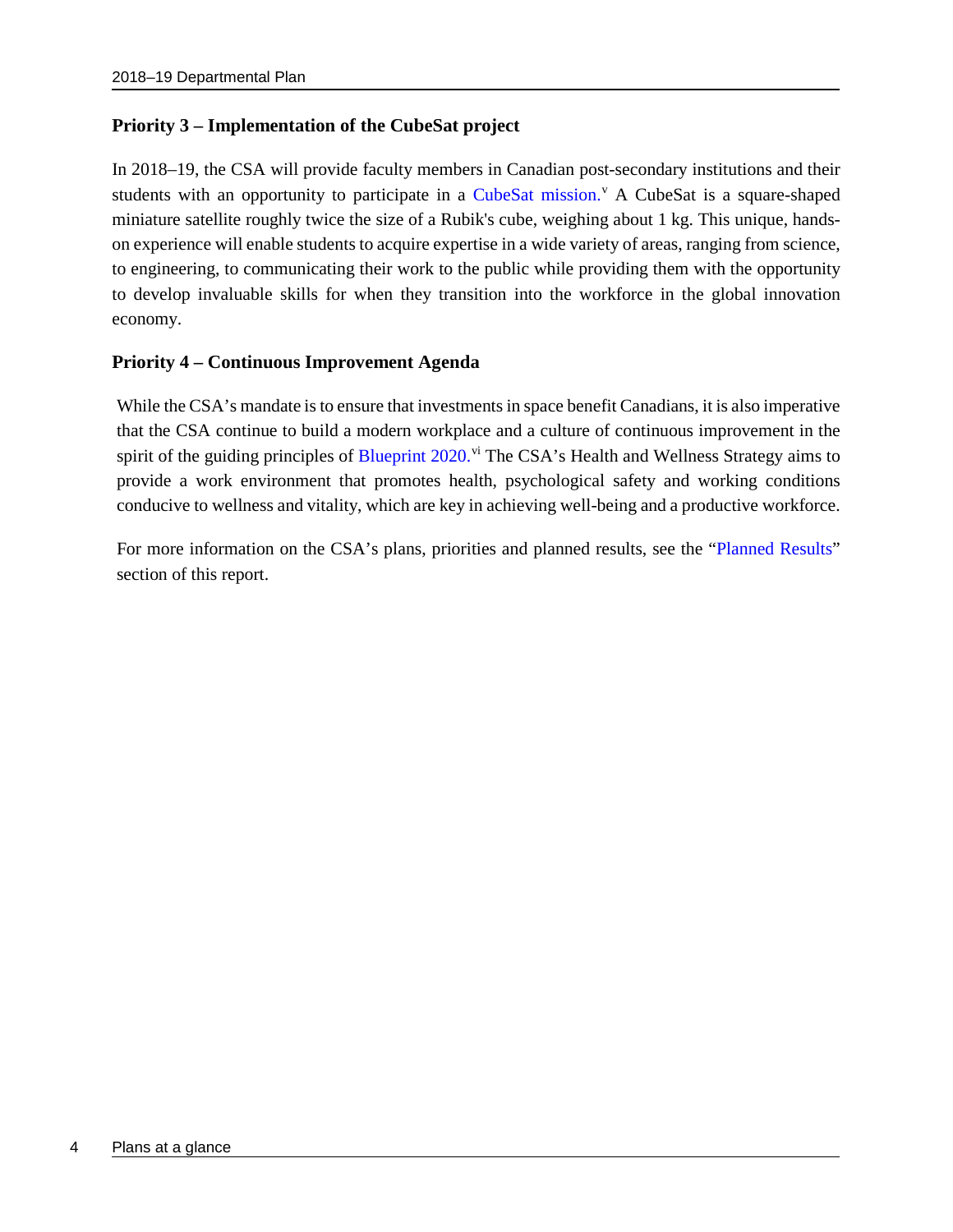## <span id="page-8-0"></span>Planned results: what we want to achieve this year and beyond

### <span id="page-8-1"></span>Core Responsibility

### <span id="page-8-2"></span>**Canada in space**

### **Description**

The CSA coordinates the space policies and programs of the government of Canada; ensures that other government departments and agencies have access to space data, information, and services to deliver on their mandate; plans, directs and manages projects relating to scientific or industrial space research and the development of space science and technology; promotes the transfer and diffusion of space technology to and throughout the Canadian industry; and encourages the commercial exploitation of the space capabilities, technology, facilities and systems. The CSA also aims to build Canada's capacity and engage the next generation of space scientists and engineers and provide opportunities to inspire young people to develop the required skills and to pursue studies and careers in science, technology, engineering and math.

### **Planning highlights**

A thriving space sector is of critical importance to the electronic financial system and delivering on a vast array of national needs. Satellites provide an invisible infrastructure in the daily lives of Canadians and the world. Space also provides a unique vantage point from which to observe the Earth. Currently, eleven Government of Canada departments and agencies depend on space to deliver on their mandate and priorities related to monitoring the environment and climate change; weather forecasting; safety and security; health innovation and infrastructure. Investments in space result in more high quality jobs and more innovation in Canada. In 2018–19, the CSA chose to outline the planning highlights section below along the four departmental results outlined in its Departmental Results Framework which includes space research and development advances science and technology, Canadians engage with space, space information and technology improves the lives of Canadians and Canada's investment in space benefit the Canadian economy and each one is critically important in demonstrating the impact the CSA has on the lives of Canadians.

### **Result 1 – Space research and development advances science and technology**

Through advancements in science and technology resulting from research and development in the space sector, the CSA enables the first steps in the continuum of change that will result in benefits for Canadians.

In 2018–19, the CSA will continue the implementation of the [Quantum Encryption and Science](http://www.asc-csa.gc.ca/eng/sciences/qeyssat.asp)  [Satellite](http://www.asc-csa.gc.ca/eng/sciences/qeyssat.asp)<sup>[vii](#page-34-7)</sup> (QEYSSat) demonstration mission, which aims to demonstrate quantum key distribution technology in space. This technology will provide Canada with more secure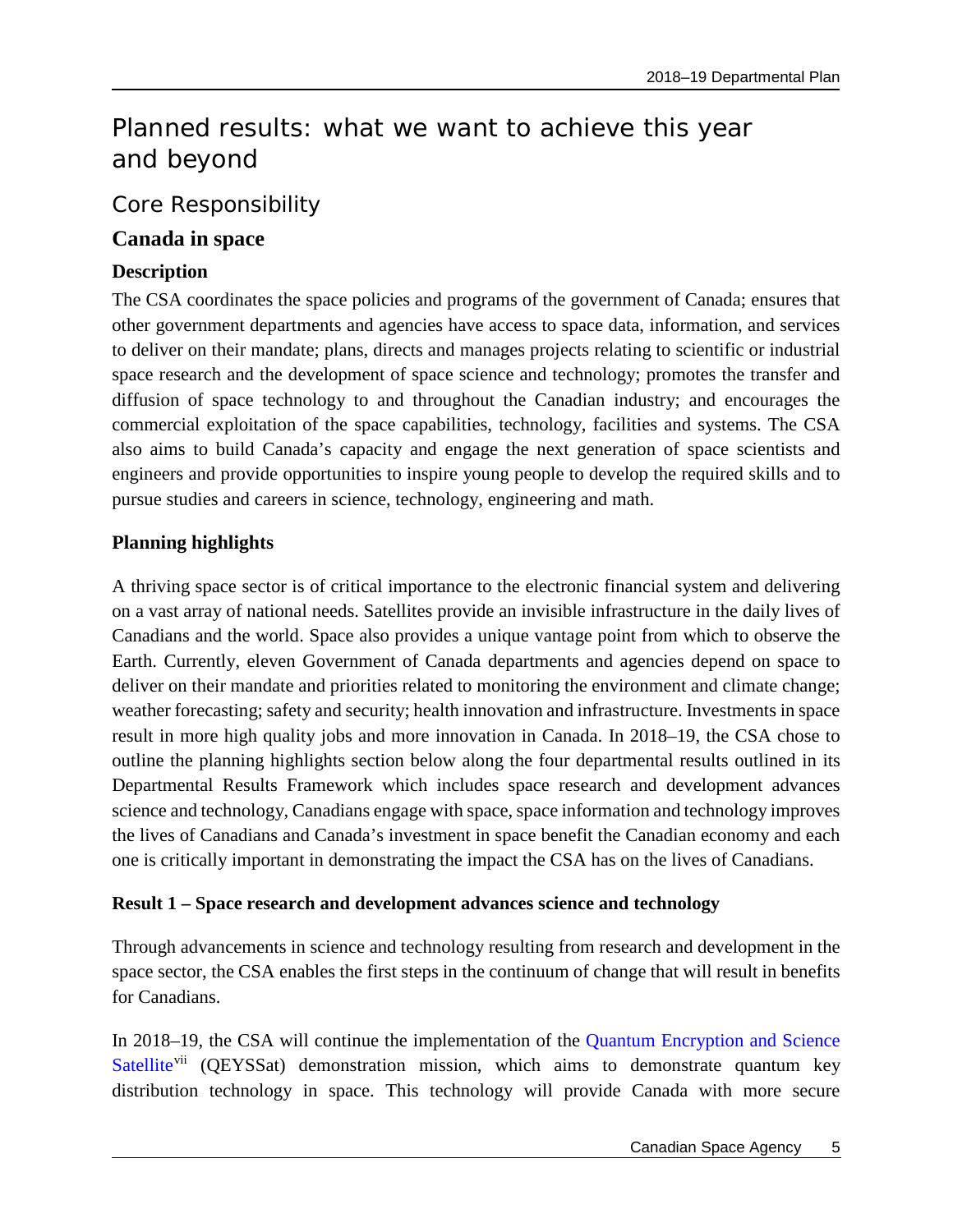communications in the age of quantum computing, when traditional encryption is rendered obsolete. A Request for Proposals (RFP) will be issued to define the detailed requirements for the mission, which is scheduled to launch in 2022–23. This mission will advance considerably both the technology and scientific understanding of quantum key distribution in Canada which could result in benefits for various Government of Canada departments and agencies including the Department of National Defence, Communications Security Establishment, National Research Council , and Public Safety Canada.

In the fall of 2018, an Announcement of Opportunity (AO) for the next wave of the Space and [Technology Development Program](http://www.asc-csa.gc.ca/eng/programs/stdp/Default.asp)<sup>[viii](#page-34-8)</sup> will be launched to invest \$10.0M in promising space technologies. At the same time, the CSA's investment in 32 companies for a value of approximately \$20.0M resulting from the 2017–18 AO will support companies in such areas as artificial cognitive systems to support medical diagnostics in long-duration spaceflights and related terrestrial applications, and the improvement of satellites' downlink capacity using optical systems.

These initiatives will stimulate Business Expenditure in Research and Development which is the first step toward advancements in science and technologies. It is expected that businesses will invest a total of \$195.0M in Research and Development in 2018–19.

In support of advancing space science and technologies, the CSA will also provide Canadian scientists who are conducting world-class research with continued access to scientific data by maintaining the operation of the Canadian science mission [SCISAT.](http://www.asc-csa.gc.ca/eng/satellites/scisat/default.asp)<sup>[ix](#page-34-9)</sup> SCISAT provides Canadian researchers, including researchers at Environment and Climate Change Canada, as well as international researchers, with the data required to make key observations that advance research in the fields of ozone protection and atmospheric chemistry. Data generated by this satellite has resulted in 440 SCISAT-supported publications to date, and a further 30 publications are anticipated in 2018–19, thus demonstrating the ongoing importance of this science mission.

Planetary exploration and space astronomy missions also provide unique opportunities for Canadian scientists to embark on international space missions and gain access to scientific data. The CSA will invest \$2.1M to support Canadian science teams participating in [NASA's Curiosity](http://www.asc-csa.gc.ca/eng/astronomy/mars/curiosity.asp)<sup>[x](#page-34-10)</sup> rover mission, the [OSIRIS-REx](http://www.asc-csa.gc.ca/eng/satellites/osiris-rex/default.asp)<sup>[xi](#page-34-11)</sup> asteroid sample return mission, and India's [ASTROSAT](http://www.asc-csa.gc.ca/eng/sciences/astrosat.asp)<sup>[xii](#page-34-12)</sup> mission.

In addition to providing critical robotic operations on the International Space Station with [Canadarm2 and Dextre,](http://www.asc-csa.gc.ca/eng/iss/mobile-base/overview.asp)<sup>[xiii](#page-34-13)</sup> in 2018–19 the CSA will provide opportunities for industry and academia to perform studies and technology developments that will help define options for Canada's possible participation in international human exploration initiatives beyond low Earth orbit.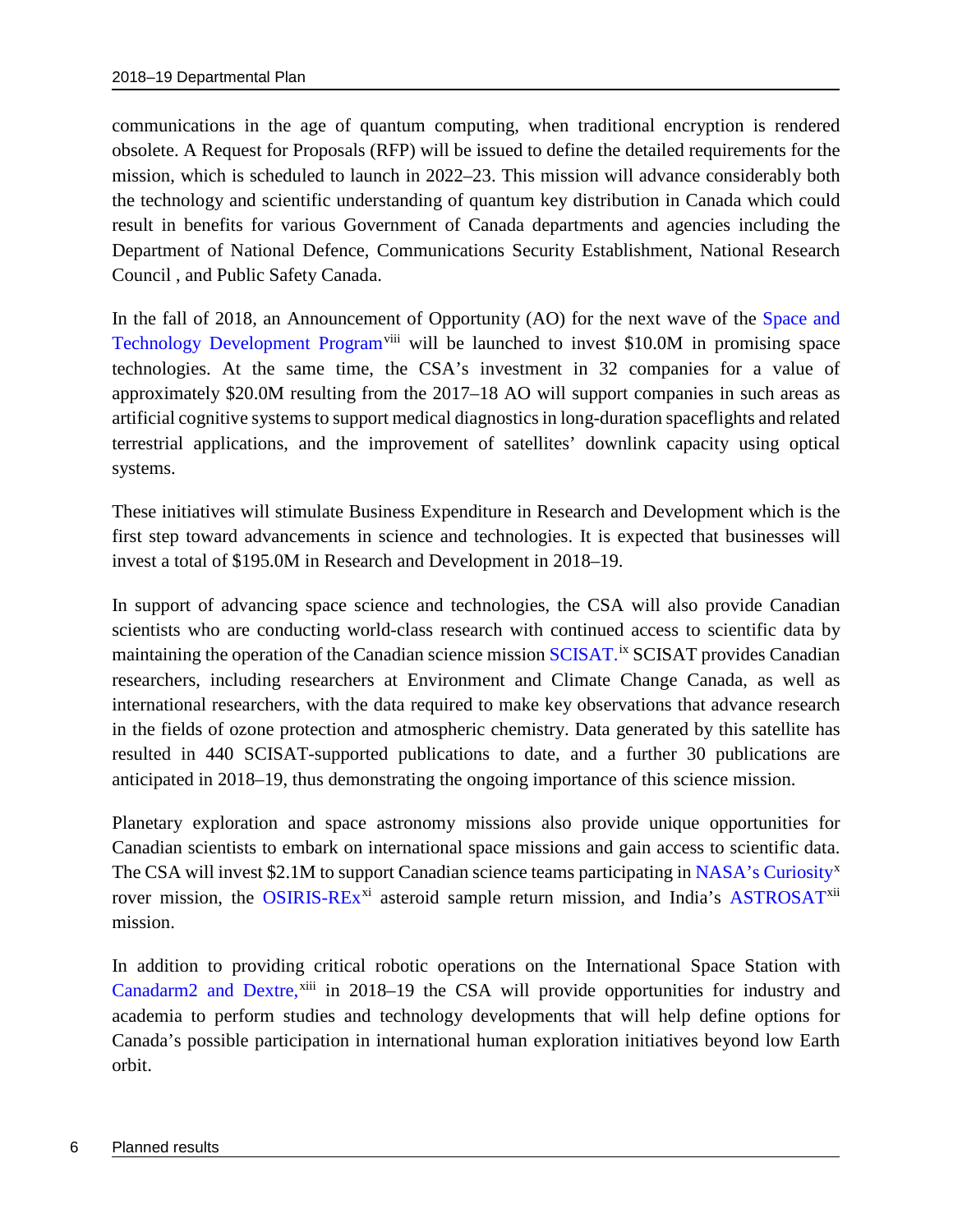Also in 2018–19, the integration and testing of the [James Webb Space Telescope](http://www.asc-csa.gc.ca/eng/satellites/jwst/default.asp)<sup>[xiv](#page-34-14)</sup> spacecraft will be finalized, and the science teams will be ready to take advantage of the most powerful space telescope ever launched. After its launch, which is currently planned for mid-2019, Canadian astronomers will have opportunities to use the telescope to make new discoveries.

By providing access to high-quality scientific data and supporting researchers, the CSA will contribute to maintaining Canada's international ranking in citation index scores for space-related publications.

#### **Result 2 – Canadians engage with space**

By taking advantage of Canadians' interest in space and by providing opportunities for youth to acquire the skills to pursue studies and careers in STEM, the CSA will support the development of the next generation of space scientists and engineers.

In November 2018, CSA [astronaut David Saint-Jacques](http://www.asc-csa.gc.ca/eng/missions/expedition58-59/default.asp)<sup>[iv](http://www.asc-csa.gc.ca/eng/missions/expedition58-59/default.asp)</sup> will be launched aboard a Soyuz spacecraft to the ISS for a six-month mission, known as Expedition 58/59. This will be Canada's third long-duration mission, and follows on the mission of astronaut Robert Thirsk in 2009 and that of Commander Chris Hadfield in 2012–13. Long-duration astronaut missions on the ISS are high-profile and celebrated achievements that inspire and engage the Canadian public and youth while sparking engagement with the CSA. This is an opportunity for the CSA to invite young Canadians to engage in STEM activities by actively collaborating and partnering with other government departments and agencies as in the case of the Natural Sciences and Engineering Research Council of Canada's Little Inventors and Let's Talk Science which will help bring space into classrooms across Canada.

As part of the Science, Technology and Expertise Development in Academia (STEDiA) initiative, which supports colleges and universities developing space science and technology, and the expertise required for the future, the CSA will continue to work on the Canadian [CubeSat Project](http://www.asc-csa.gc.ca/eng/sciences/canadian-cubesat-project.asp)<sup>[v](http://www.asc-csa.gc.ca/eng/sciences/canadian-cubesat-project.asp)</sup> that was launched in 2017–18. Through this project, teams of professors and students across Canada will take part in a space mission. In 2018–19, the CSA will award up to 13 grants each valued between \$0.2M and \$0.25M (for a total of \$2.9M) to post-secondary institutions that, as part of a challenge, will have up to four years to design, build, launch and operate their own satellites. The CSA's Canadian CubeSat Project seeks to support proposals from each province and territory across Canada. The STEDiA initiative will also invest \$3.6M in the [Flights and](http://www.asc-csa.gc.ca/eng/ao/2017-fast.asp)  Fieldwork for the [Advancement of Science and Technology](http://www.asc-csa.gc.ca/eng/ao/2017-fast.asp)<sup>[xv](#page-34-15)</sup> to support space research in Canadian post-secondary institutions.

The CSA will also invest \$2.3M in Solar-Terrestrial and Earth System Science and \$0.5M in Science and Operational Applications Research in Earth Observation.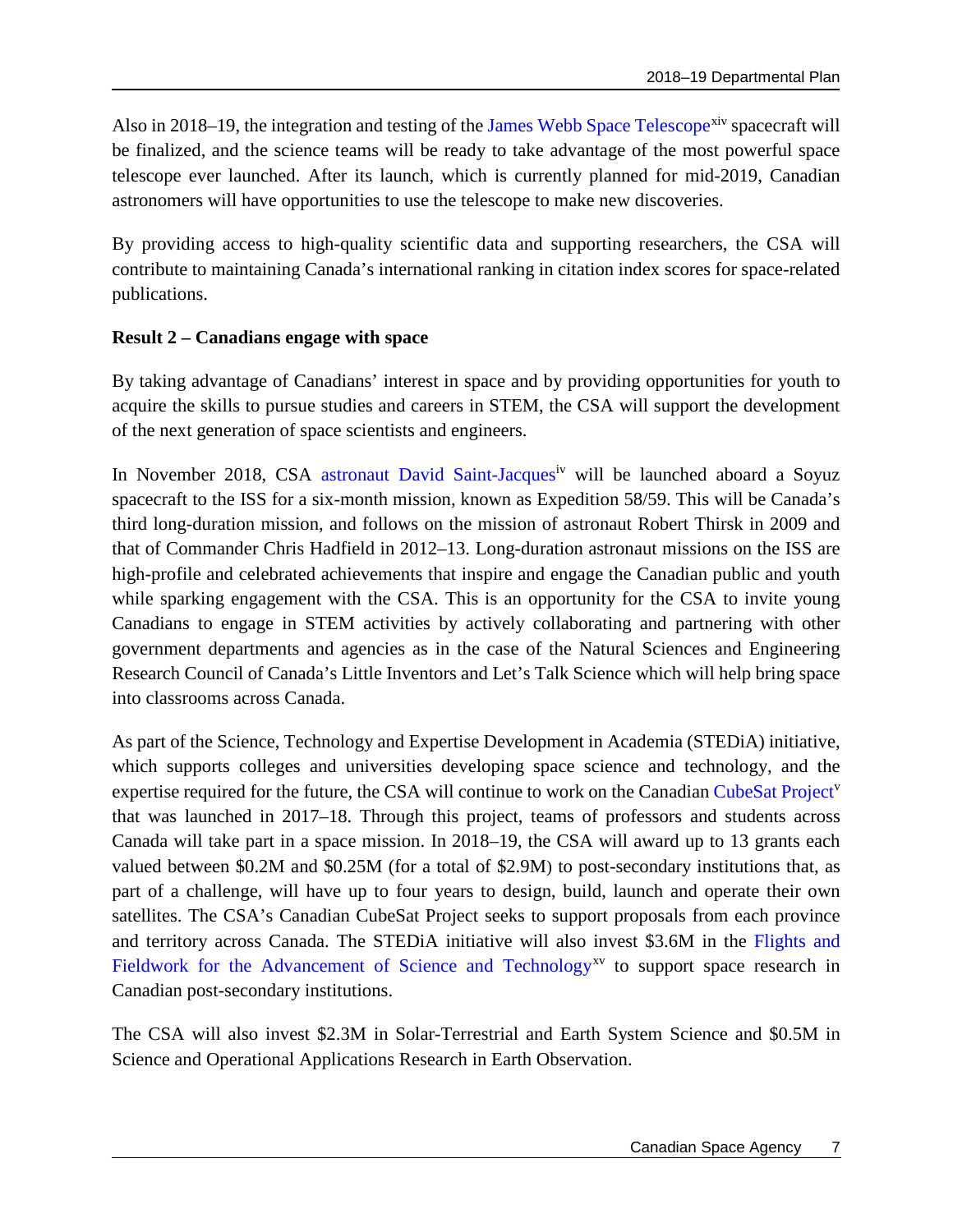Through these initiatives, post-secondary students and young professionals will acquire the professional skills and the scientific and/or technical knowledge required to be in a better position to play an active role in the space sector. In 2018–19, as part of its effort to apply a Gender Based Analysis (GBA) plus approach, the CSA will review its indicators and current methodologies to better monitor its impacts on youth.

#### **Result 3 – Space information and technologies improve the lives of Canadians**

Canadians may not be aware of all the benefits generated by Canada's presence in space, from communication and Earth observation data to the potential spin-offs of technology for use on Earth. The CSA supports other government departments and agencies in the delivery of their mandates by providing access to space data, information, and services as well as encourages the commercial exploitation of space capabilities, technologies, facilities and systems that improve the lives of Canadians.

In 2018–19, the CSA will continue to provide ongoing high-quality space radar data for government services using  $\text{RADARSAT-2}^{xvi}$  $\text{RADARSAT-2}^{xvi}$  $\text{RADARSAT-2}^{xvi}$  $\text{RADARSAT-2}^{xvi}$  $\text{RADARSAT-2}^{xvi}$  capabilities while preparing to launch the nextgeneration system, the RADARSAT Constellation Mission<sup>iii</sup> (RCM). When the RCM is launched in 2018–19 it will include an Automatic Identification System, which will improve Canada's spacebased capabilities to detect ships and manage marine traffic. The data resulting from the RCM will contribute to an increased quality of existing services already being offered, as well as offer new services, such as land use evolution, coastal change, urban subsidence and even the impact of people on local environments. The RCM will be fully operational three months after the launch once the commissioning is complete. New tools will be provided to other government departments and agencies to automate RCM data processing. The CSA will also continue to explore how to increase wider uptake of the RADARSAT data archives, furthering the socio-economic benefits of this investment. In total, eleven federal organizations are using RADARSAT data to deliver on their mandate including: Environment and Climate Change Canada, Fisheries and Oceans Canada, the Department of National Defence, Agriculture and Agri-Food Canada, and the Public Health Agency of Canada.

Through the investment of \$2.6M in 2018–19 in the Earth Observation Application Development initiative, the CSA will further support these same government departments and agencies, as well as provincial and territorial governments, academic and industry stakeholders by increasing the number and quality of services provided to Canadians. For instance, a new process using multiple sources of data resulting in maps of forest attributes across the Northwest Territories (NWT) will be provided to the Department of Environment and Natural Resources of the NWT government, which will then use this information to deliver multiple services to Canadians, such as detection of clear-cut and partial-cut harvesting; monitoring of forest regeneration following disturbances; and estimates of biomass and forest cover density.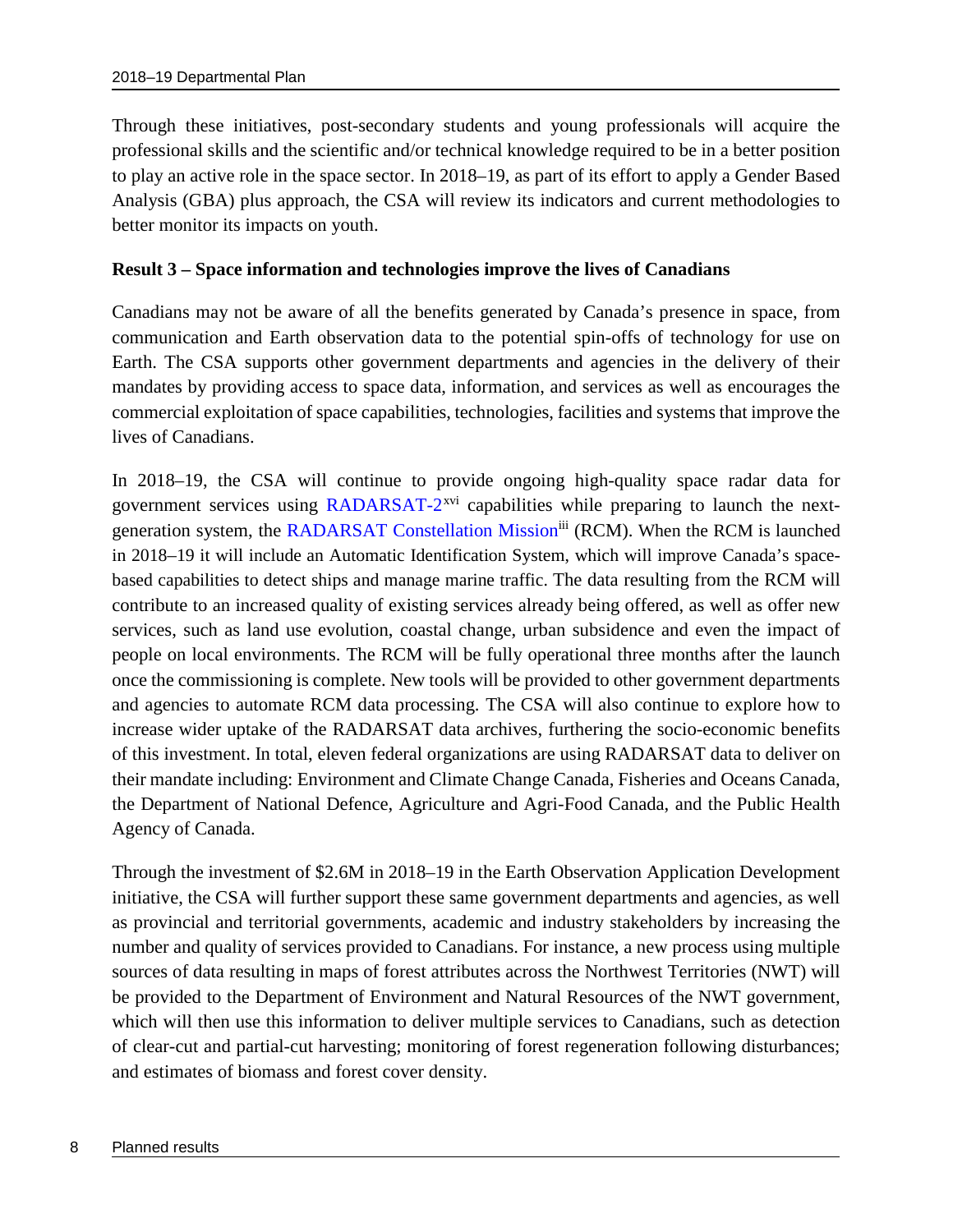The CSA will also continue to invest \$3.7M in the joint NASA-CNES (Centre national d'études spatiales – the French space agency) [Surface Water Ocean Topography](http://www.asc-csa.gc.ca/eng/satellites/swot.asp)<sup>[xvii](#page-34-17)</sup> mission by providing a key component of the radar instrument which will showcase key Canadian technology internationally. This technology will enable accurate measurements of Canada's water resources, which in turn will provide the scientific community with a better understanding of the dynamics of the world's oceans and terrestrial surface water, allowing them to address important global issues like climate change and improve our management of water as a strategic resource. The SWOT data could lead to improvements in many water-related services in Canada, such as weather predictions and flood-warning systems thus benefitting Environment and Climate Change Canada and the Department of Fisheries and Oceans scientists who will have access to better data in support of their mandates.

During CSA astronaut David Saint-Jacques' time aboard the ISS, from November 2018 to May 2019, a series of scientific experiments will be conducted. The [Vascular Echo](http://www.asc-csa.gc.ca/eng/sciences/vascular.asp)<sup>xv[i](#page-34-18)ii</sup> experiment will examine changes in the blood vessels and the heart while the astronauts are in space, and then follow their recovery after their return to Earth. [At Home in Space](http://www.asc-csa.gc.ca/eng/sciences/at-home-in-space.asp)<sup>[xix](#page-34-19)</sup> will assess the culture, values, and psychosocial adaptation of astronauts to a space environment shared by multinational astronaut crews on long-duration missions as they deal with the isolated and confined environment of the spacecraft. It is expected that the knowledge acquired during these experiments will have future useful applications on Earth.

In 2018–19, the CSA will also launch two Canadian-developed technologies aboard the ISS. The first is the [Bio-Monitor,](http://www.asc-csa.gc.ca/eng/sciences/bio-monitor.asp)<sup>[xx](#page-34-20)</sup> a smart garment that records physiological parameters such as heart rate and temperature. The second is the [Bio-Analyzer,](http://www.asc-csa.gc.ca/eng/iss/bio-analyzer.asp)<sup>[xxi](#page-34-21)</sup> which will perform sophisticated analyses of physiological samples such as blood. Both technologies will be supporting human research on the ISS and are expected to find applications on Earth in areas such as health monitoring at home and in remote areas.

In 2018–19, it is expected that 7 technological spin-offs resulting from the CSA's past investments will benefit Canadians.

### **Result 4 – Canada's investments in space benefit the Canadian economy**

By supporting innovation in the space sector, the CSA will enable Canadian innovators and entrepreneurs to take advantage of growth opportunities and create well-paying jobs. While investments in the space program generate national pride and help other government departments deliver services to Canadians, it is paramount that investments in space activities also result in economic benefits for Canadians. These benefits are the ultimate goal of the [Innovation and Skills](http://www.ic.gc.ca/eic/site/062.nsf/eng/home)  [Plan,](http://www.ic.gc.ca/eic/site/062.nsf/eng/home)<sup>[ii](#page-6-1)</sup> which is an ambitious effort to make Canada a world-leading centre for innovation; help create better, well-paying jobs; and help strengthen and grow the middle class.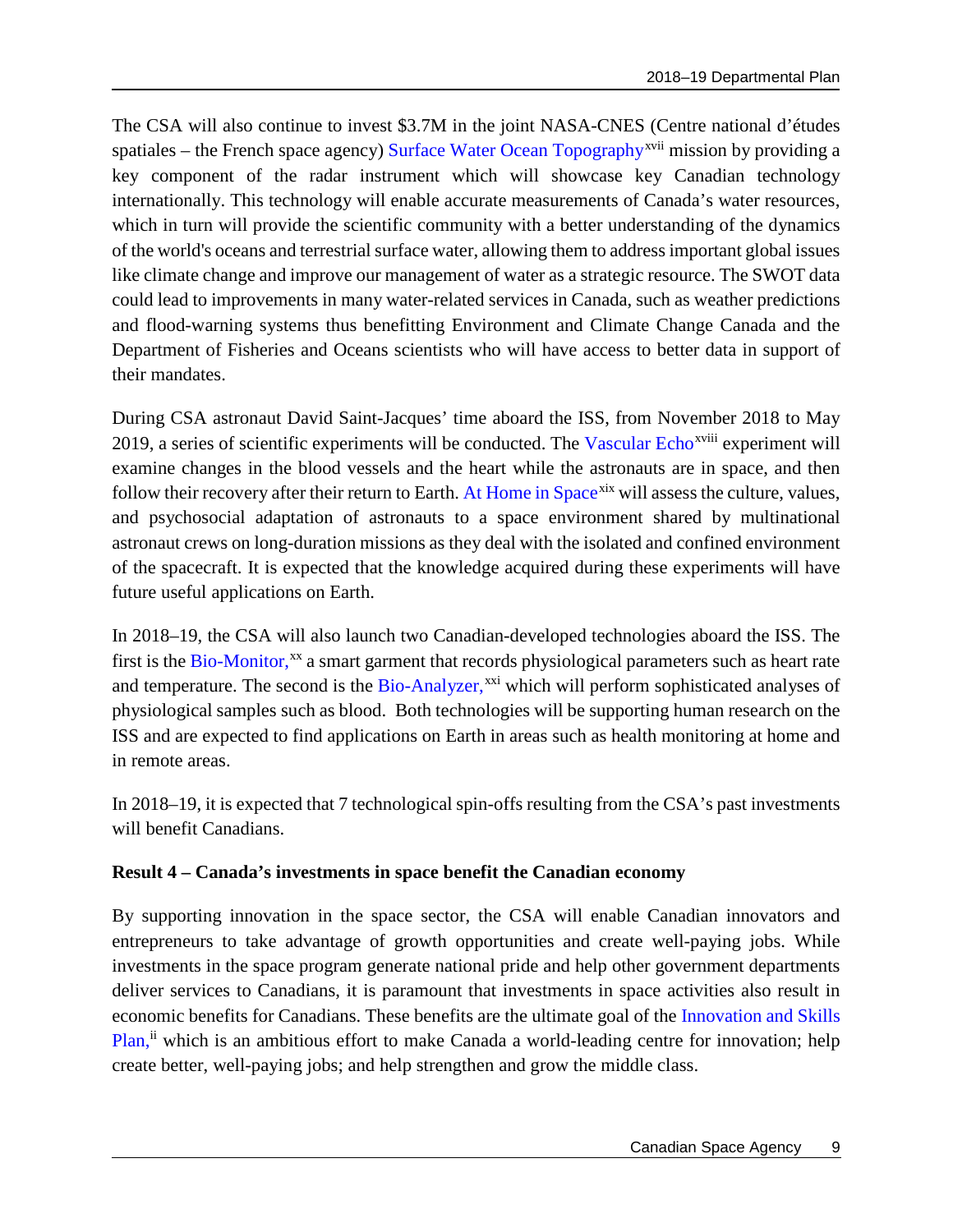As such, in 2018–19, through Innovation, Science, and Economic Development Canada's [Innovative Solutions Canada](http://www.ic.gc.ca/eic/site/101.nsf/eng/home)<sup>[xxii](#page-34-22)</sup> (ISC) initiative, the CSA will invest \$0.3M in small businesses to prove the scientific and technical feasibility, and commercial potential, of a novel idea that addresses a public sector challenge. The first challenges of ISC, which were officially launched in December 2017, included the CSA's challenge for innovators to apply artificial intelligence and big data analytics to bring tangible advancements in the operation and utilization of satellites, their data and ground infrastructure in support of government operations, public safety, public health and discovery. The CSA expects that the results regarding the successful innovative solutions challenges submitted by the innovators will be available in 2018–19. The CSA will closely monitor the results of this initiative and will use it to inform decisions-making regarding the use of this innovative procurement process for future investments.

The [Canada / European Space Agency \(ESA\) Cooperation Agreement](http://www.asc-csa.gc.ca/eng/programs/esa/default.asp)<sup>xx[i](#page-34-23)ii</sup> is the main mechanism used to sustain Canadian space industry exports and facilitates access to the European and global markets. As a result of the additional investment of \$43.0M in ESA's Advanced Research in Telecommunications Systems (ARTES) program in December 2016, it is anticipated that in 2018– 19 several contracts with a high potential for future exports will be awarded to Canadian industry.

In 2018–19, the CSA will invest \$1.6M in contributions to support Canadian industry in the development of novel applications and services using Earth observation space-based data and information. These innovative applications that seek to integrate data from CSA-supported missions with other massive data sources will help Canadian companies gain competitiveness by tapping into the possibilities offered by big data, cloud computing and machine-to-machine technologies. Combining CSA data such as [RADARSAT-1](http://www.asc-csa.gc.ca/eng/satellites/radarsat1/Default.asp)<sup>[xxiv](#page-34-24)</sup> and RADARSAT-2<sup>xvi</sup> data with free and open satellite data (Sentinel, Envisat, Landsat), commercial satellite data, in-situ measurements and products like soil maps and weather models, furthers the impact of the CSA's investments.

These investments seek to ensure that Canadian space sector companies develop value-added services, while helping position them in the global export market, and ensuring that Canada's space sector maintains the value of exports overall.

By supporting the development, maturation, and commercialization of space technologies and services, the CSA will fully support the goals of the Innovation and Skills Plan by helping the Canadian space sector grow and create highly qualified and well-paying jobs for Canadians. As such, in 2018–19, it is expected that the space sector will generate \$1.6 billion in exports and maintain 4,250 highly qualified jobs.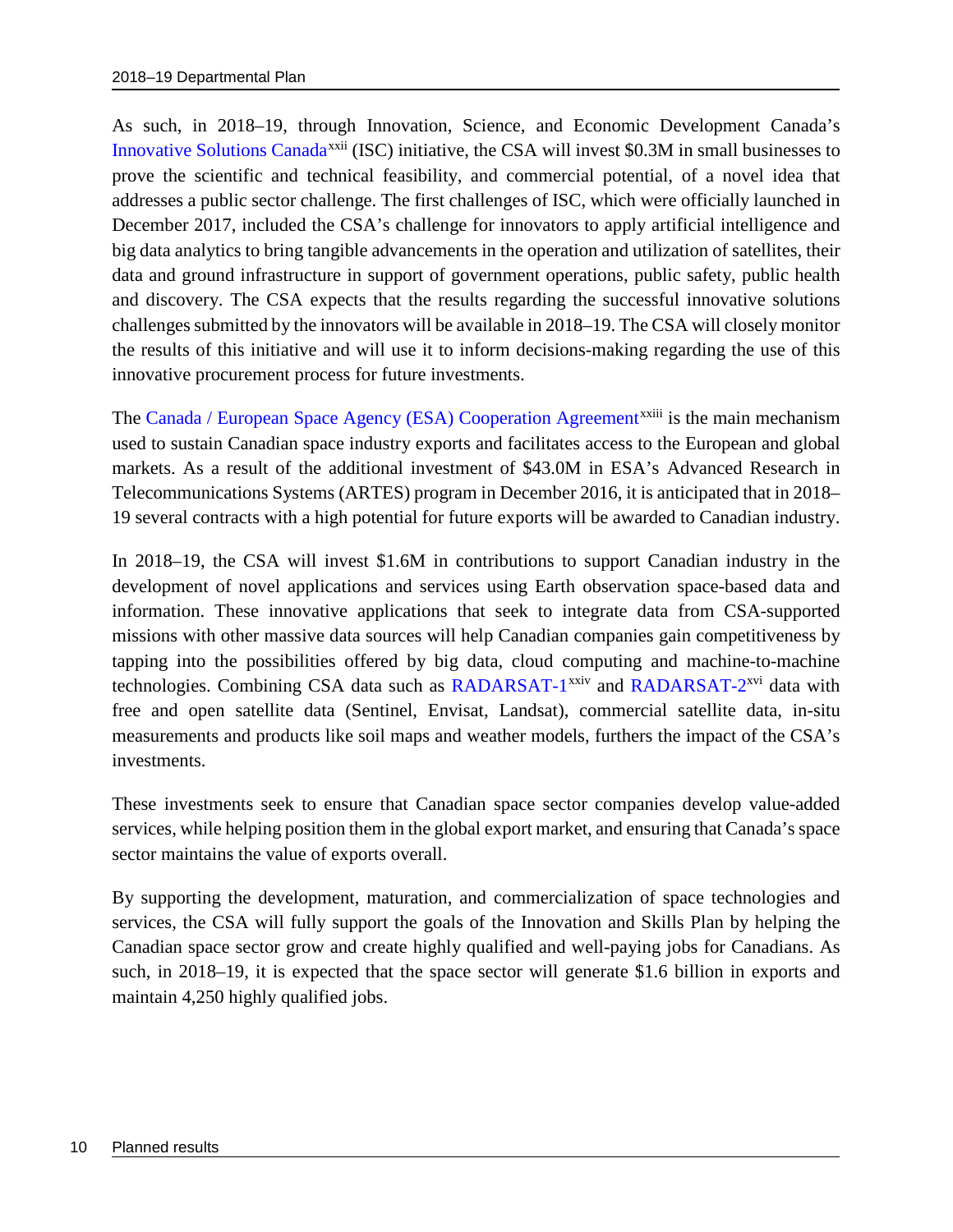| <b>Planned results</b> |  |
|------------------------|--|
|                        |  |

| <b>Results</b>                                                                   | <b>Departmental Departmental</b><br><b>Result</b><br><b>Indicators</b>                                                | <b>Target</b>                                                    | Date to<br>achieve<br>target | $2014 - 15$<br><b>Actual</b><br><b>results</b> | $2015 - 16$<br><b>Actual</b><br><b>results</b>   | $2016 - 17$<br><b>Actual</b><br><b>results</b> |
|----------------------------------------------------------------------------------|-----------------------------------------------------------------------------------------------------------------------|------------------------------------------------------------------|------------------------------|------------------------------------------------|--------------------------------------------------|------------------------------------------------|
| 1: Space<br>research and<br>development<br>advances<br>science and<br>technology | 11: Business<br>Expenditures in<br>Research and<br>Development<br>(BERD) in the<br>space sector                       | \$195M <sup>1</sup>                                              | March 31,<br>2019            | \$180M                                         | \$146M                                           | \$256M                                         |
|                                                                                  | 12: Canada's rank<br>among OECD<br>nations on the<br>citation score of<br>space-related<br>publications               | 11                                                               | March 31,<br>2019            | N/A                                            | N/A<br>New indicator New indicator New indicator | N/A                                            |
| 2: Canadians<br>engage with<br>space                                             | 13: Number of<br>new people and<br>organizations<br>entering space<br>related fields as a<br>result of CSA<br>funding | <b>Baseline</b><br>year.<br>Target will<br>be set for<br>2019-20 | March 31,<br>2019            | N/A                                            | N/A<br>New indicator New indicator New indicator | N/A                                            |
|                                                                                  | 14: Number of<br>engagements on<br>social media<br>related to the<br><b>CSA</b>                                       | 1,000,000                                                        | March 31,<br>2019            | N/A                                            | N/A<br>New indicator New indicator               | 2 351 0592                                     |

<span id="page-14-0"></span> $\overline{a}$ <sup>1</sup> Target is set based on a rolling 3-year average.

<span id="page-14-1"></span><sup>&</sup>lt;sup>2</sup> Actual results include a significant response due to the Astronaut Recruitment Campaign activities which has now been completed. Although the CSA does expect significant engagements from David Saint-Jacques's mission to the International Space Station, possible changes to the algorithm by major internet platform-owners to address 'fake news' issues could unintentionally impact the CSA's engagement results. The target has been adjusted accordingly and results will be monitored closely throughout the year.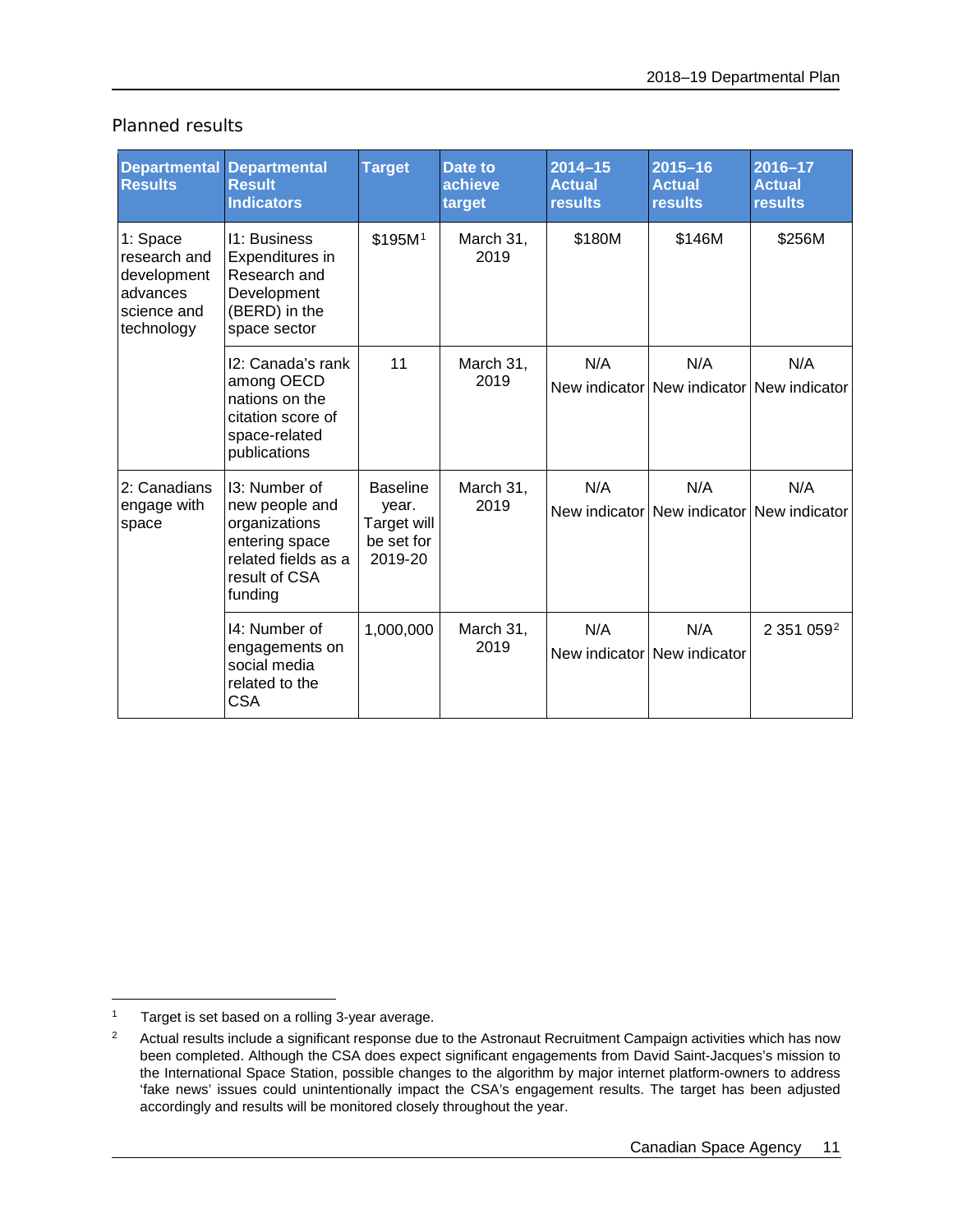#### 2018–19 Departmental Plan

| <b>Departmental</b><br><b>Results</b>                                                  | <b>Departmental</b><br><b>Result</b><br><b>Indicators</b>                                                                                                                                         | <b>Target</b>  | Date to<br>achieve<br>target | $2014 - 15$<br><b>Actual</b><br><b>results</b> | $2015 - 16$<br><b>Actual</b><br><b>results</b>   | 2016-17<br><b>Actual</b><br><b>results</b> |
|----------------------------------------------------------------------------------------|---------------------------------------------------------------------------------------------------------------------------------------------------------------------------------------------------|----------------|------------------------------|------------------------------------------------|--------------------------------------------------|--------------------------------------------|
| 3: Space<br>information<br>and<br>technologies<br>improve the<br>lives of<br>Canadians | 15: Number of<br>services offered<br>to Canadians<br>dependent on<br><b>CSA</b> information<br>(such as remote<br>sensing data,<br>including satellite<br>imagery and<br>science<br>observations) | 85             | March 31,<br>2019            | N/A                                            | N/A<br>New indicator New indicator New indicator | N/A                                        |
|                                                                                        | 16: Number of<br>Canadian space<br>technologies<br>adapted for use<br>on earth or re-use<br>in space                                                                                              | $\overline{7}$ | March 31,<br>2019            | N/A                                            | N/A<br>New indicator New indicator New indicator | N/A                                        |
| 4 Canada's<br>investments in<br>space benefit<br>the Canadian<br>economy               | I7: Number of<br>highly qualified<br>people in the<br>Canadian space<br>sector                                                                                                                    | 4,250          | March 31,<br>2019            | 4,360                                          | 4,226                                            | 4,264                                      |
|                                                                                        | 18: Value of export<br>of the Canadian<br>space sector                                                                                                                                            | \$1.6B         | March 31,<br>2019            | \$1.6B                                         | \$1.6B                                           | \$1.6B                                     |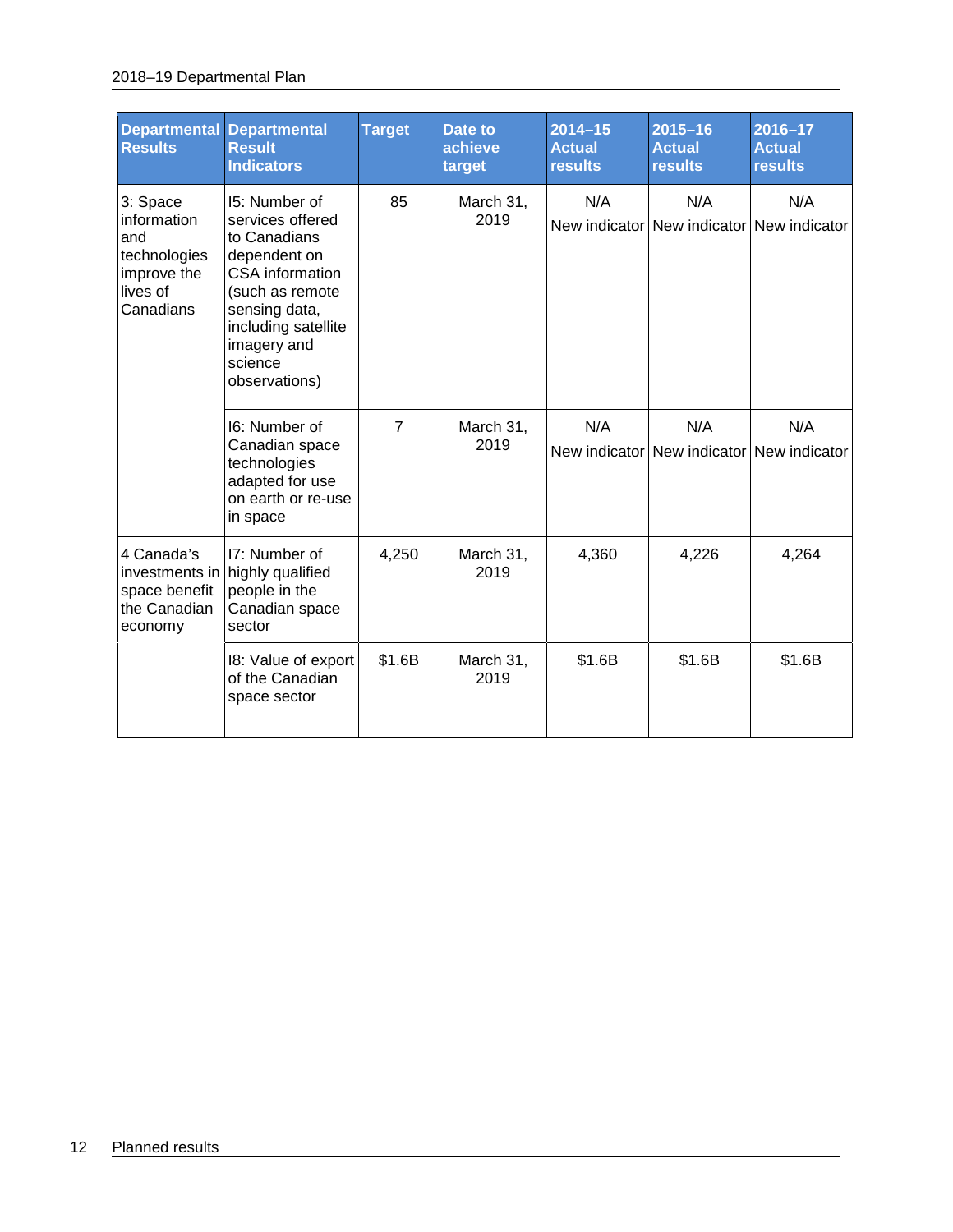### Budgetary financial resources (dollars)

| 2018-19               | $ 2018 - 19 $           | $2019 - 20$             | $ 2020 - 21 $           |
|-----------------------|-------------------------|-------------------------|-------------------------|
| <b>Main Estimates</b> | <b>Planned spending</b> | <b>Planned spending</b> | <b>Planned spending</b> |
| 301,093,697           | 301,093,697             | 262,303,150             | 223,863,572             |

Human resources (full-time equivalents)

| 2018-19<br><b>Planned full-time equivalents</b> | $2019 - 20$<br>$12020 - 21$<br>Planned full-time equivalents<br>Planned full-time equivalents |       |
|-------------------------------------------------|-----------------------------------------------------------------------------------------------|-------|
| 390.3                                           | 386.9                                                                                         | 386.9 |

Financial, human resources and performance information for the Canadian Space Agency's Program Inventory is available in the GC [InfoBase.](https://www.tbs-sct.gc.ca/ems-sgd/edb-bdd/index-eng.html)<sup>[xxv](#page-34-25)</sup>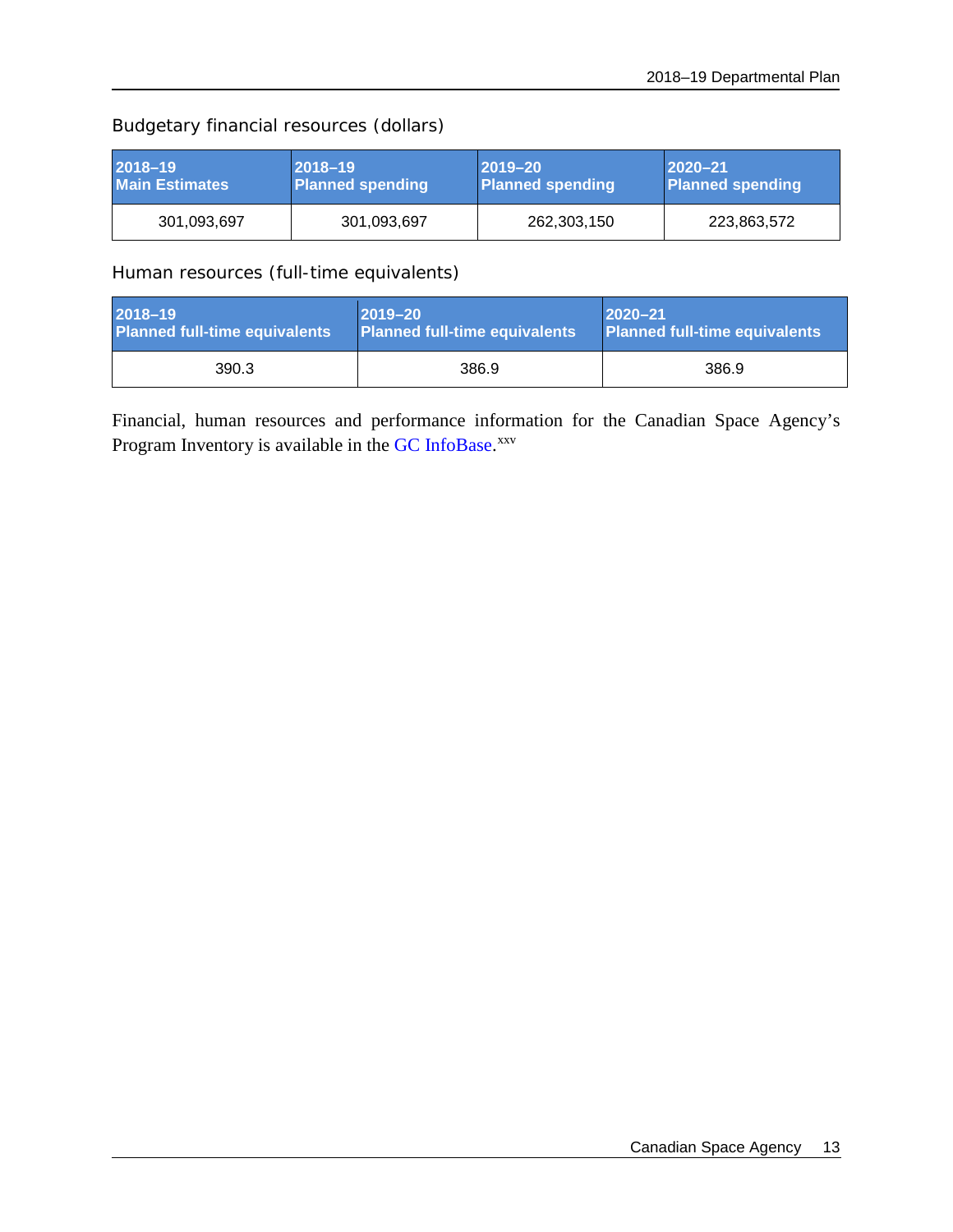### <span id="page-17-0"></span>**Internal Services**

### **Description**

Internal Services are those groups of related activities and resources that the federal government considers to be services in support of programs and/or required to meet corporate obligations of an organization. Internal Services refers to the activities and resources of the 10 distinct service categories that support Program delivery in the organization, regardless of the Internal Services delivery model in a department. The 10 service categories are: Management and Oversight Services; Communications Services; Legal Services; Human Resources Management Services; Financial Management Services; Information Management Services; Information Technology Services; Real Property Services; Materiel Services; and Acquisition Services.

Budgetary financial resources (dollars)

| 2018-19               | $ 2018 - 19 $           | $ 2019 - 20 $    | $ 2020 - 21$            |
|-----------------------|-------------------------|------------------|-------------------------|
| <b>Main Estimates</b> | <b>Planned spending</b> | Planned spending | <b>Planned spending</b> |
| 47,779,400            | 47,779,400              | 48,960,408       | 50,054,112              |

Human resources (full-time equivalents)

| 2018-19                              | $2019 - 20$                          | $ 2020 - 21$                         |
|--------------------------------------|--------------------------------------|--------------------------------------|
| <b>Planned full-time equivalents</b> | <b>Planned full-time equivalents</b> | <b>Planned full-time equivalents</b> |
| 271.2                                | 271.2                                | 271.2                                |

### **Planning highlights**

To ensure that we have a strong focus on results and that we provide clear oversight and accountability for Canada's investments in space, in 2018–19 the CSA will continue to implement its newly adopted Departmental Results Framework (DRF) and publish its annual State of the Canadian Space Sector Report. The CSA will also continue strengthening its knowledge of the Canadian space sector and the opportunities and challenges facing its growth and competitiveness by completing the ongoing assessments related to the downstream impacts of deep-space telecommunications and the socio-economic benefits of space utilization as well as standardizing the CSA's approach to calculating the return on investments in space.

As part of the initiative to improve the use of evidence and data in program innovation, as stated in the mandate letter addressed to the President of Treasury Board, and in light of the new DRF, the CSA will adjust its Five-Year Evaluation Plan. The CSA will also review its current processes and tools to ensure that evaluation results are fully integrated into decision-making and outline some of the lessons learned from these evaluations in future reporting.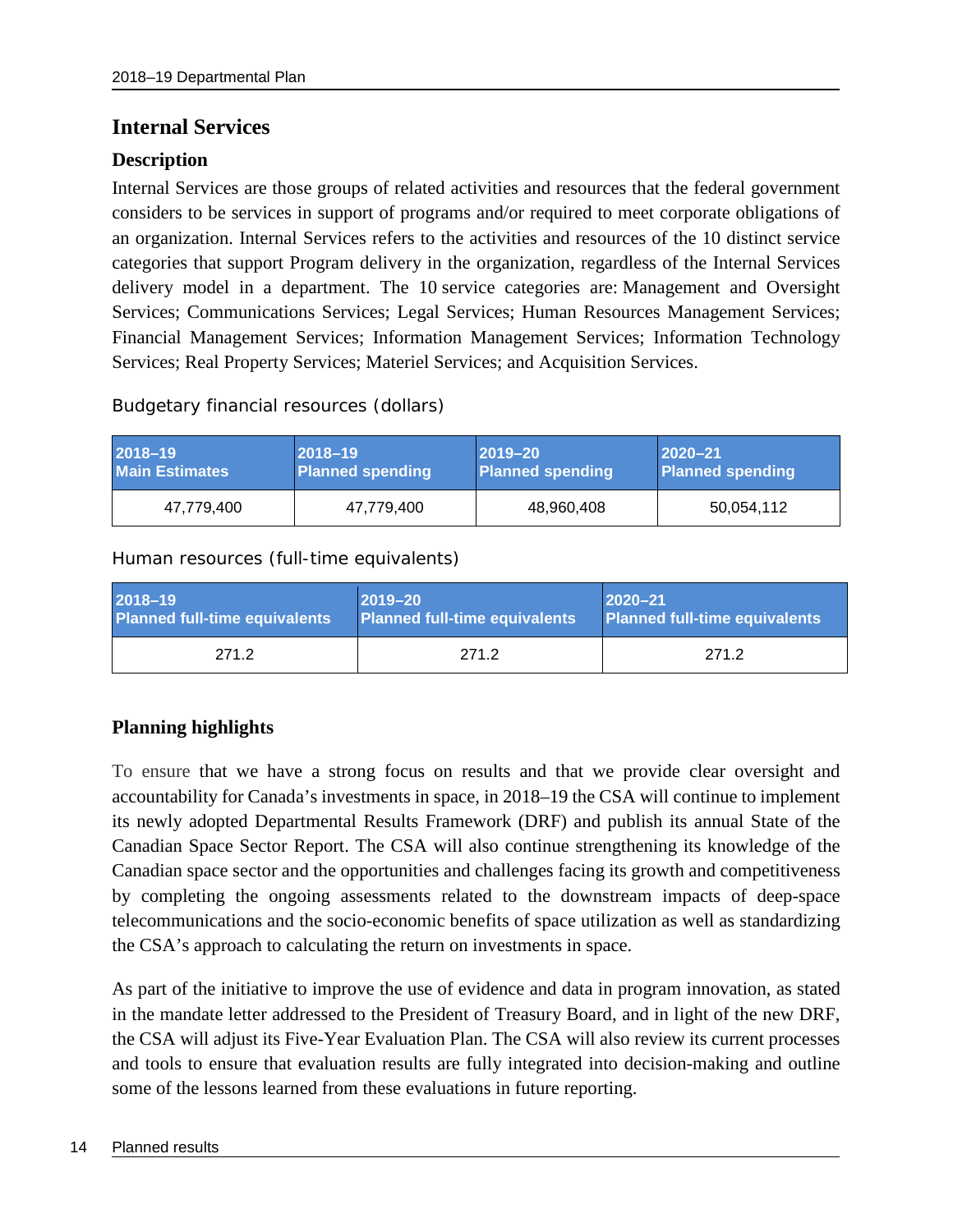The CSA will continue to implement its People-effective Management Strategy, an integrated three-year strategy (2017–20) that focuses on ensuring healthy, inclusive and empowering work environments, and establishing a productive and skilled workforce in 2018–19. The CSA will also continue the implementation of its Brain Friendly program that promotes the health and wellness of CSA employees through awareness, prevention and educational activities.

By integrating renewal initiatives within its strategic and operational plans, the CSA will create a streamlined and efficient organization that is built on ongoing improvement, thus allowing it to meet the challenges ahead.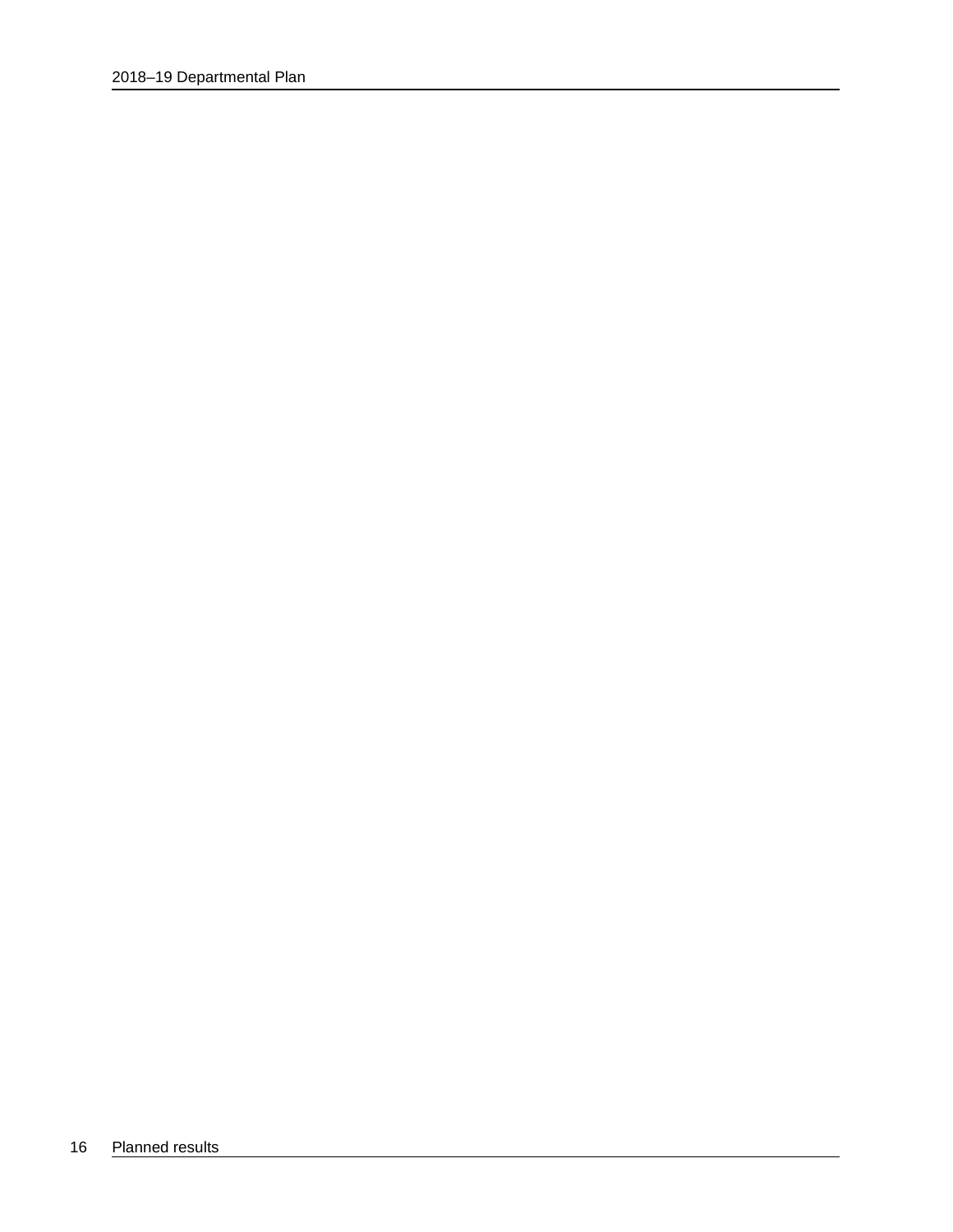## <span id="page-20-0"></span>Spending and human resources

## <span id="page-20-1"></span>Planned spending

Departmental spending trend graph



Budgetary planning summary for Core Responsibilities and Internal Services (dollars)

| <b>Core</b><br><b>Responsibilitie</b><br>s and Internal<br><b>Services</b> | $2015 - 16$<br><b>Expenditures</b> | 2016-17<br><b>Expenditures</b> | $2017 - 18$<br><b>Forecast</b><br>spending | $2018 - 19$<br><b>Main</b><br><b>Estimates</b> | 2018-19<br><b>Planned</b><br>spending | 2019-20<br><b>Planned</b><br>spending | 2020-21<br><b>Planned</b><br>spending |
|----------------------------------------------------------------------------|------------------------------------|--------------------------------|--------------------------------------------|------------------------------------------------|---------------------------------------|---------------------------------------|---------------------------------------|
| Canada in<br>space                                                         | 367,410,892                        | 341,948,633                    | 330,534,359                                | 301,093,697                                    | 301,093,697                           | 262,303,150                           | 223,863,572                           |
| <b>Subtotal</b>                                                            | 367,410,892                        | 341,948,633                    | 330,534,359                                | 301,093,697                                    | 301,093,697                           | 262,303,150                           | 223,863,572                           |
| Internal<br>Services                                                       | 45,388,166                         | 46,349,645                     | 64,171,096                                 | 47,779,400                                     | 47,779,400                            | 48,960,408                            | 50,054,112                            |
| <b>Total</b>                                                               | 412,799,058                        | 388,298,278                    | 394,705,455                                | 348,873,097                                    | 348,873,097                           | 311,263,558                           | 273,917,684                           |

The variance in the CSA's expenditure profile since 2015–16 is primarily due to investments related to the development of the RADARSAT Constellation Mission (RCM) announced in Budget 2010. The CSA has received additional funding from other government departments in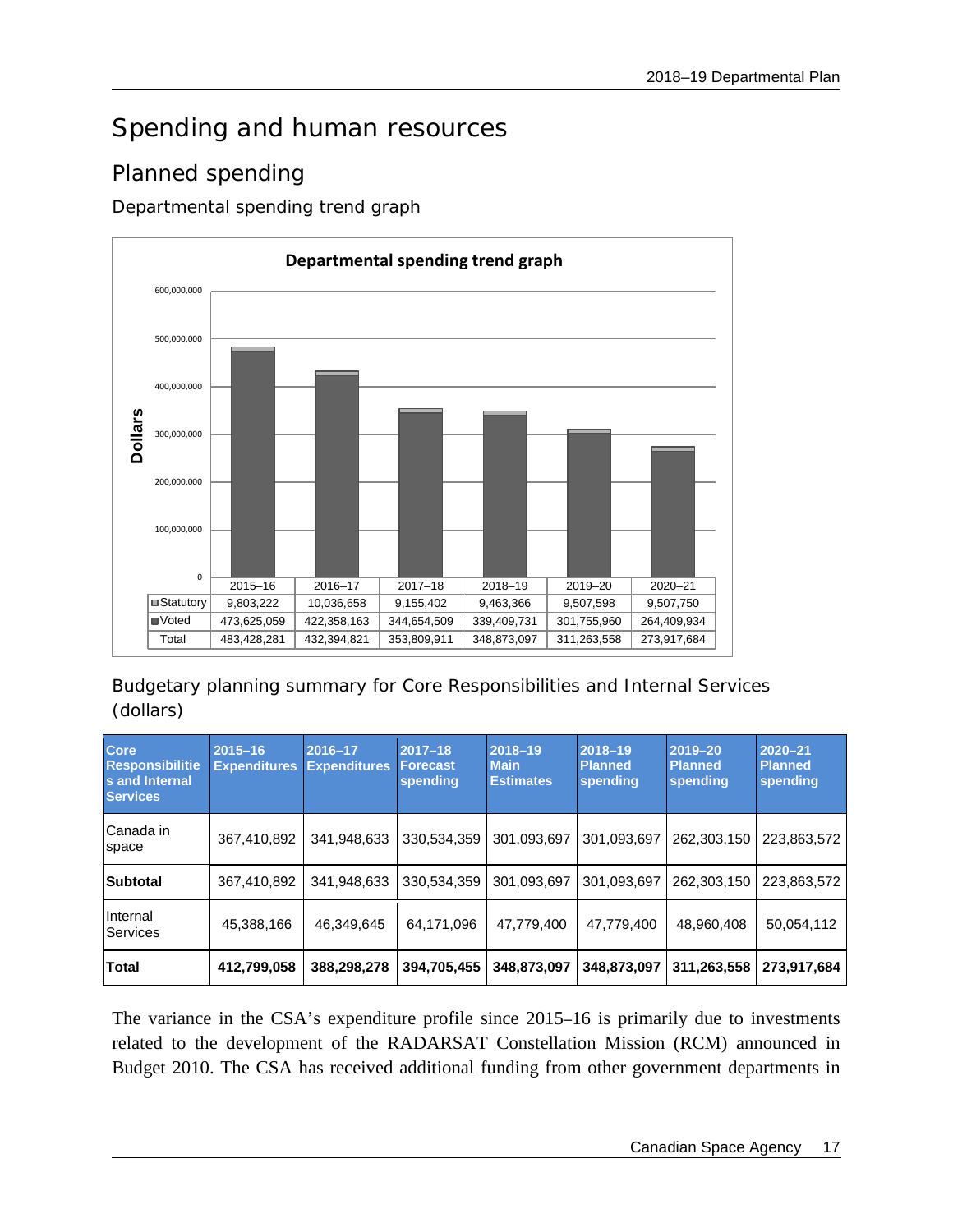support of the RCM mission. More information with regard to the CSA's expenditure profile is provided in the "Departmental Spending Trend" graph above.

It should be noted that the funding profile of the CSA's projects and missions varies from year to year and therefore has an impact on the Expenditures, Forecast Spending, and Planned Spending.

### <span id="page-21-0"></span>Planned human resources

Human resources planning summary for Core Responsibilities and Internal Services (full-time equivalents)

| <b>Core Responsibilities</b><br>and Internal Services | $2015 - 16$<br><b>Actual</b> | 2016-17<br><b>Actual</b> | $2017 - 18$<br><b>Forecast</b> | $2018 - 19$<br><b>Planned</b> | 2019-20<br>Planned | $2020 - 21$<br><b>Planned</b> |
|-------------------------------------------------------|------------------------------|--------------------------|--------------------------------|-------------------------------|--------------------|-------------------------------|
| Canada in space                                       | 344.6                        | 361.6                    | 384.8                          | 390.3                         | 386.9              | 386.9                         |
| <b>Subtotal</b>                                       | 344.6                        | 361.6                    | 384.8                          | 390.3                         | 386.9              | 386.9                         |
| <b>Internal Services</b>                              | 246.8                        | 252.4                    | 267.4                          | 271.2                         | 271.2              | 271.2                         |
| <b>Total</b>                                          | 591.4                        | 614.0                    | 652.2                          | 661.5                         | 658.1              | 658.1                         |

The progressive increase in the number of FTEs starting in 2015–16 is mainly related to the following:

- Additional personnel required to support International Space Station (ISS) activities until 2024–25; and
- Additional personnel requirements to address some gaps and priorities, which include an increased investment in students in line with attracting the new generation of public servants.

### <span id="page-21-1"></span>Estimates by vote

For information on the Candian Space Agency's organizational appropriations, consult the [2018–](http://www.tbs-sct.gc.ca/hgw-cgf/finances/pgs-pdg/gepme-pdgbpd/index-eng.asp) [19 Main Estimates](http://www.tbs-sct.gc.ca/hgw-cgf/finances/pgs-pdg/gepme-pdgbpd/index-eng.asp)[.](http://www.tpsgc-pwgsc.gc.ca/recgen/cpc-pac/index-eng.html)<sup>[xxvi](#page-34-26)</sup>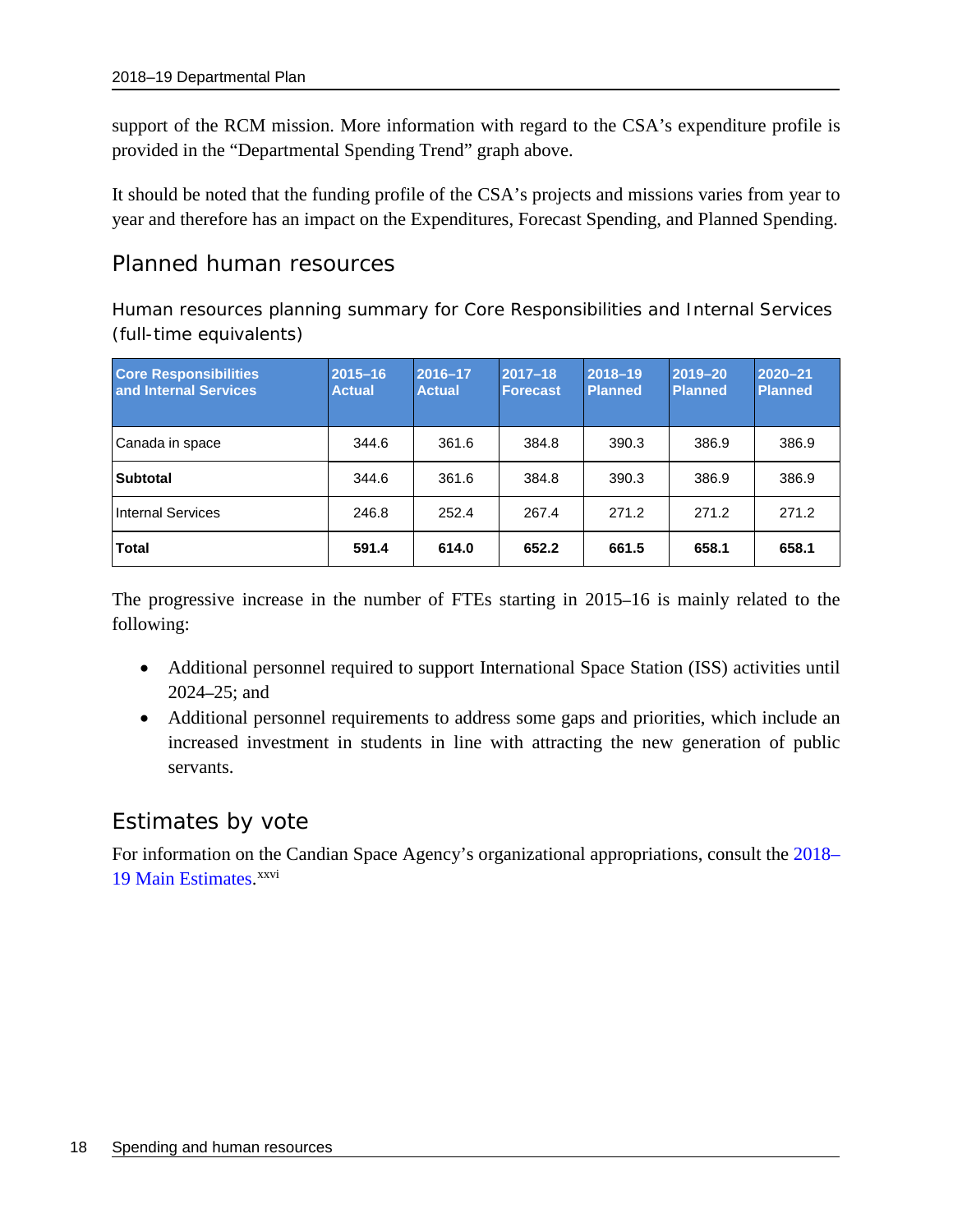## <span id="page-22-0"></span>Future-Oriented Condensed Statement of Operations

The Future-Oriented Condensed Statement of Operations provides a general overview of the Canadian Space Agency's operations. The forecast of financial information on expenses and revenues is prepared on an accrual accounting basis to strengthen accountability and to improve transparency and financial management.

Because the Future-Oriented Condensed Statement of Operations is prepared on an accrual accounting basis, and the forecast and planned spending amounts presented in other sections of the Departmental Plan are prepared on an expenditure basis, amounts may differ.

<span id="page-22-1"></span>A more detailed Future-Oriented Statement of Operations and associated notes, including a reconciliation of the net cost of operations to the requested authorities, are available on the [Canadian Space Agency's website.](http://www.asc-csa.gc.ca/eng/publications/rp.asp) XXVii

Future-Oriented Condensed Statement of Operations for the year ended March 31, 2019 (dollars)

| <b>Financial information</b>                                         | $ 2017 - 18 $<br><b>Forecast results</b> | $2018 - 19$<br><b>Planned results</b> | <b>Difference</b><br>(2018-19 Planned<br>results minus 2017-18<br><b>Forecast results)</b> |
|----------------------------------------------------------------------|------------------------------------------|---------------------------------------|--------------------------------------------------------------------------------------------|
| Total expenses                                                       | 364,879,859                              | 355, 337, 143                         | (9,542,716)                                                                                |
| Total revenues                                                       | 28,834                                   | 28,834                                | 0                                                                                          |
| Net cost of operations<br>before government<br>funding and transfers | 364,851,025                              | 355,305,309                           | (9,542,716)                                                                                |

### **Expenses**

Total expenses, estimated on an accrual basis, are planned to be \$355,337,143 in 2018–19 and are substantially the same level as forecasted in 2017–18 (\$364,879,859), a decrease of \$9,542,716  $(2.6\%)$ .

Expenses are mainly related to professional and special services, amortization and salaries and fringe benefits. The expenses include planned spending presented in this Departmental Plan as well as expenses not mentioned such as amortization, services provided without charge by other government departments, and severance benefits and vacation pay liability adjustments.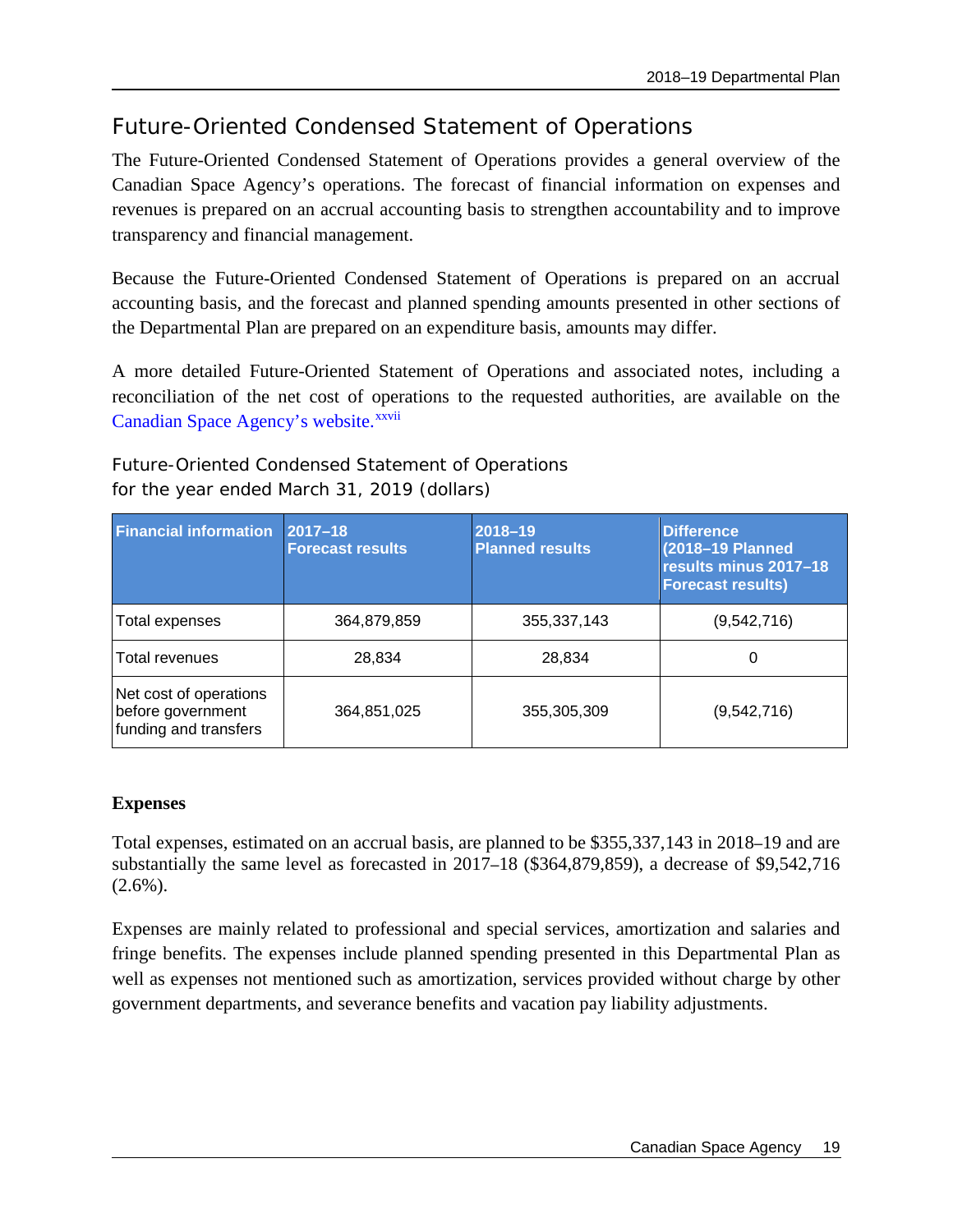#### **Revenues**

Total revenues are projected to be \$1,437,898 in 2018–19. Most of the revenues are generated from the sales of goods and services and from other revenues (penalty revenues). The Agency's respendable revenues are projected to be \$28,834 and represent revenues from Crown Asset Disposition.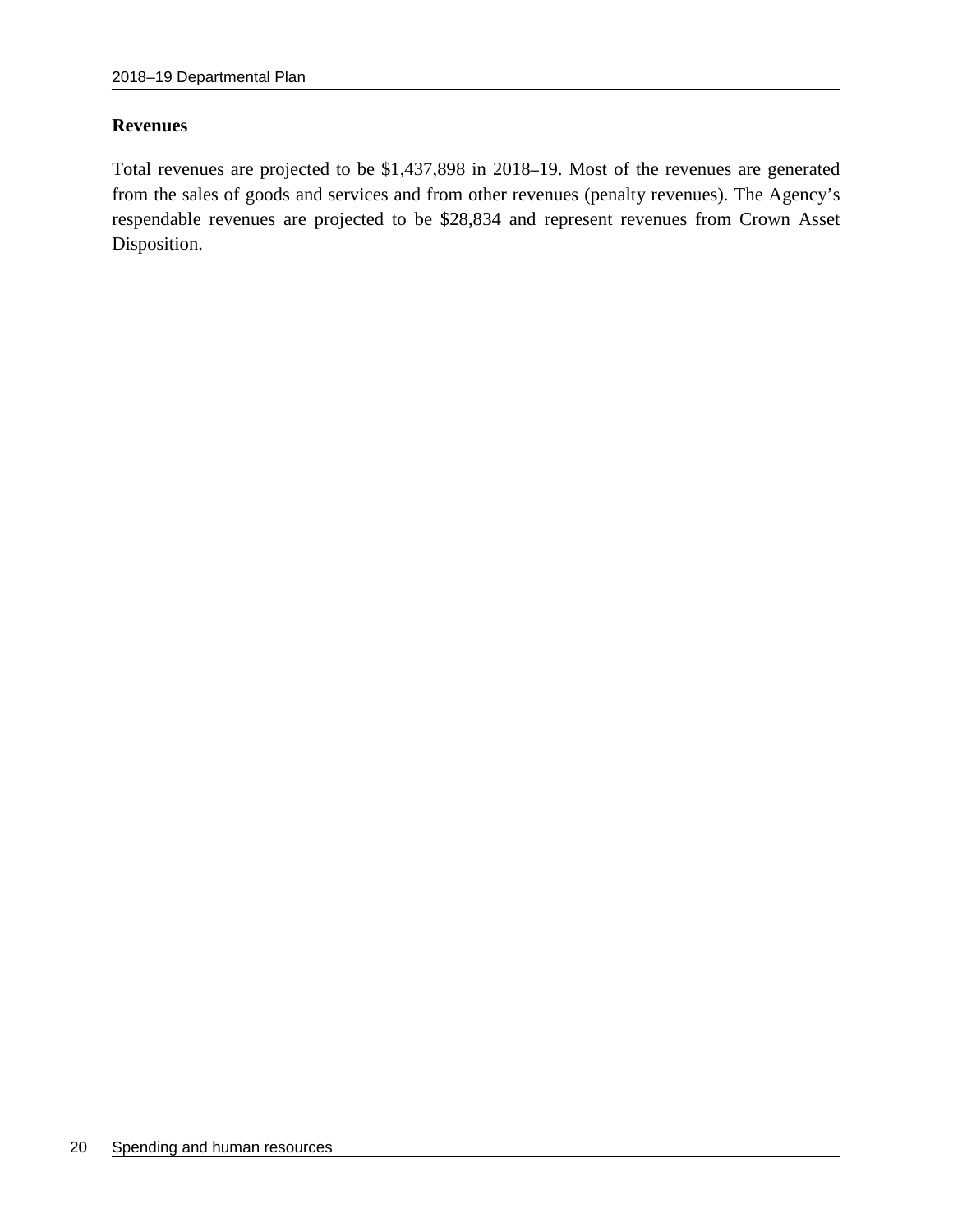## <span id="page-24-0"></span>Supplementary information

### <span id="page-24-1"></span>Corporate information

### <span id="page-24-2"></span>**Organizational profile**

**Minister of Innovation, Science and Economic Development:** The Honourable Navdeep Bains, P.C., M.P.

**Minister of Science:** The Honourable Kirsty Duncan, P.C., M.P.

**Minister of Small Business and Tourism and Leader of the Government in the House of Commons:** The Honourable Bardish Chagger, P.C., M.P.

**Institutional Head:**  Sylvain Laporte, President

**Ministerial Portfolio:** Innovation, Science and Economic Development

**Enabling Instrument(s):** [Canadian Space Agency Act, S.C. 1990, c. 13](http://laws.justice.gc.ca/eng/acts/C-23.2/page-1.html)<sup>xxviii</sup>

**Year of Incorporation / Commencement:**  Established in March 1989

### **Other:**

The Canadian Space Agency was established in 1989. Approximately 84% of its employees work at the headquarters located at the John H. Chapman Space Centre, in St-Hubert, Quebec. The remaining personnel serve the CSA at the David Florida Laboratory in Ottawa, Ontario and its Policy and planning offices in Gatineau, Quebec, with officials in Houston, Washington and Paris.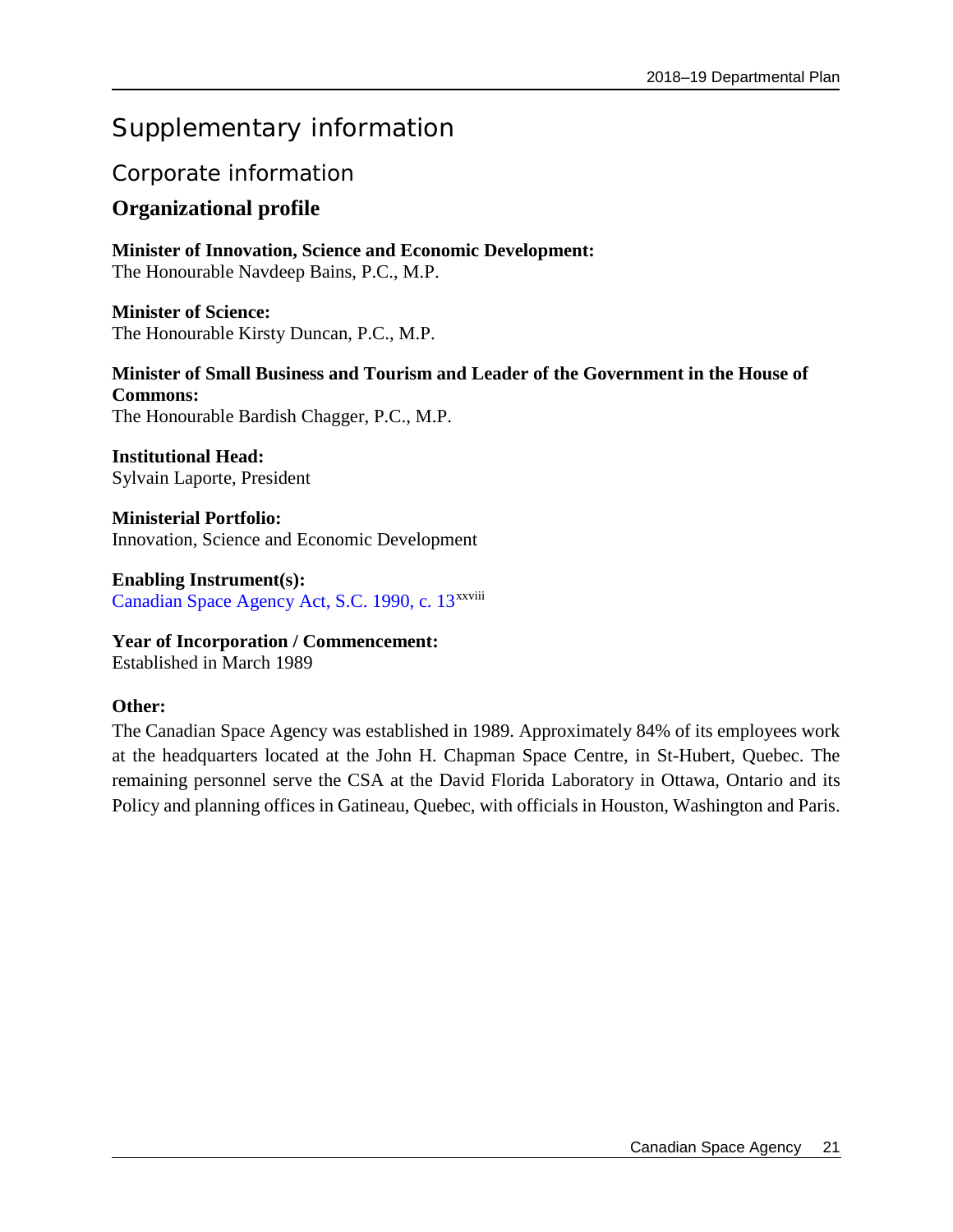### <span id="page-25-0"></span>**Raison d'être, mandate and role**

"Raison d'être, mandate and role: who we are and what we do" is available on the Canadian [Space Agency's website.](http://www.asc-csa.gc.ca/eng/publications/rp.asp)<sup>[xxvii](#page-22-1)</sup>

### <span id="page-25-1"></span>**Operating context and key risks**

Information on operating context and key risks is available on the [Canadian Space Agency's](http://www.asc-csa.gc.ca/eng/publications/rp.asp)  [website.](http://www.asc-csa.gc.ca/eng/publications/rp.asp)<sup>[xxvii](#page-22-1)</sup>

### <span id="page-25-2"></span>**Reporting framework**

The Canadian Space Agency Departmental Results Framework and Program Inventory of record for 2018–19 are shown below:

|                                |                                                        | Core Responsibility: Canada in space                                                                             |                             |  |  |
|--------------------------------|--------------------------------------------------------|------------------------------------------------------------------------------------------------------------------|-----------------------------|--|--|
|                                | <b>Departmental Result:</b><br>Space research and      | Indicator: Business Expenditures in Research and<br>Development in the space sector                              |                             |  |  |
|                                | development advances<br>science and technology         | Indicator: Canada's rank among OECD nations on the<br>citation score of space-related publications               |                             |  |  |
|                                | <b>Departmental Result:</b><br>Canadians engage with   | Indicator: Number of new people and organizations<br>entering space related fields as a result of CSA<br>funding |                             |  |  |
| Departmental Results Framework | space                                                  | Indicator: Number of engagements on social media<br>related to the CSA                                           | Internal<br><b>Services</b> |  |  |
|                                | <b>Departmental Result:</b><br>Space information and   | Indicator: Number of services offered to Canadians<br>dependent on CSA information                               |                             |  |  |
|                                | technologies improve<br>the lives of Canadians         | Indicator: Number of Canadian space technologies<br>adapted for use on earth or re-use in space                  |                             |  |  |
|                                | <b>Departmental Result:</b><br>Canada's investments in | Indicator: Number of highly qualified people in the<br>Canadian space sector                                     |                             |  |  |
|                                | space benefit the<br>Canadian economy                  | Indicator: Value of export of the Canadian space<br>sector                                                       |                             |  |  |
|                                | <b>Program: Space Capacity Development</b>             |                                                                                                                  |                             |  |  |
| Inventory<br>Program           | <b>Program: Space Exploration</b>                      |                                                                                                                  |                             |  |  |
|                                | <b>Program: Space Utilization</b>                      |                                                                                                                  |                             |  |  |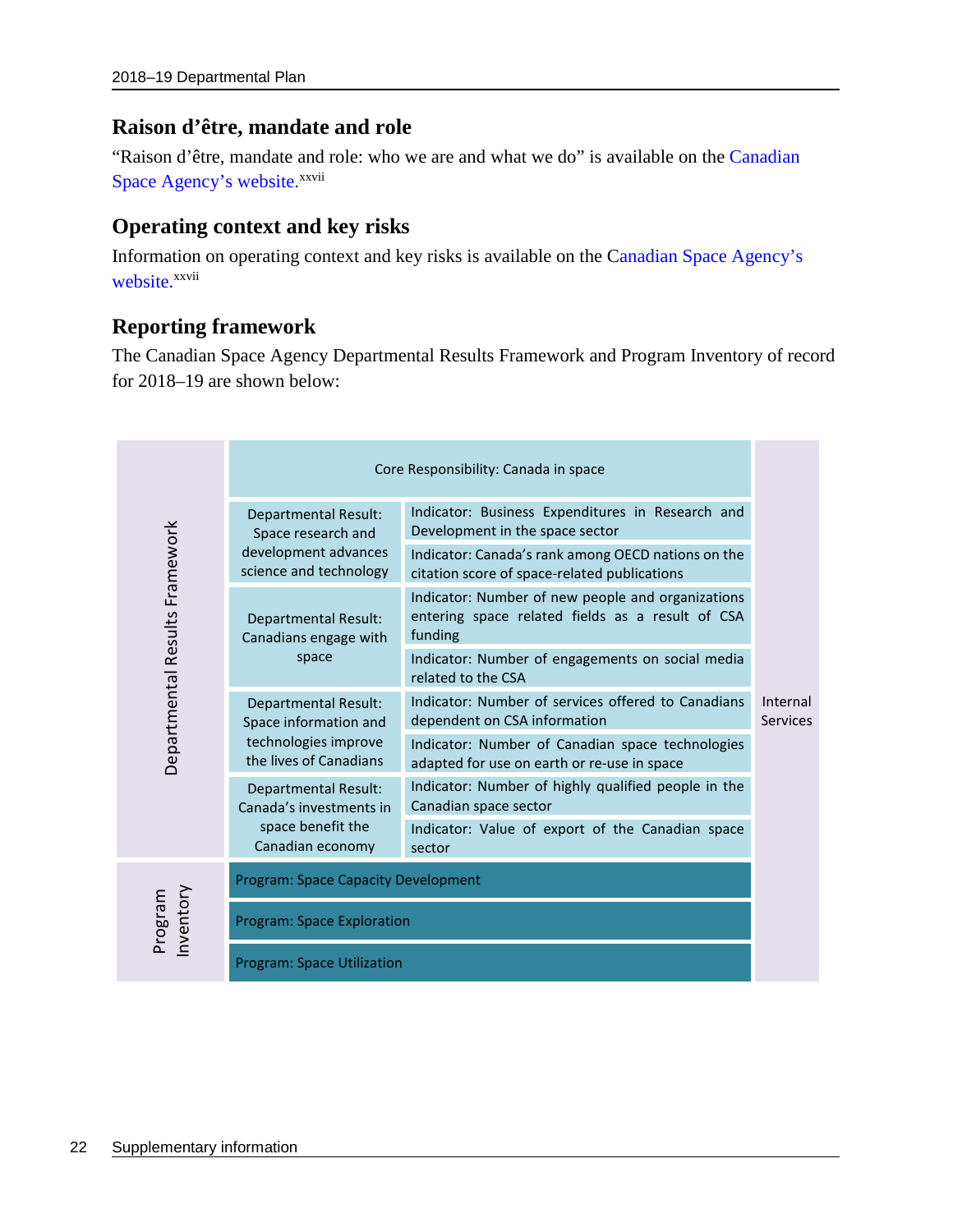Concordance between Departmental Results Framework and Program Inventory, 2018–19, and Strategic Outcomes and Program Alignment Architecture, 2017–18

| 2018-19 Departmental Results<br><b>Framework and Program</b><br><b>Inventory of record</b> | 2017-18 Strategic Outcomes and Program<br><b>Alignment Architecture of record</b>                                                                                                          | <b>Percentage of Program</b><br><b>Alignment Architecture</b><br>program (dollars)<br>corresponding to new<br>program in the Program<br><b>Inventory</b> |
|--------------------------------------------------------------------------------------------|--------------------------------------------------------------------------------------------------------------------------------------------------------------------------------------------|----------------------------------------------------------------------------------------------------------------------------------------------------------|
| 1. Canada in space                                                                         | 1. Canada's exploration of space, provision of<br>space services and development of its space<br>capacity meet the nation's needs for scientific<br>knowledge, innovation and information. | 100%                                                                                                                                                     |
| <b>Space Capacity Development</b>                                                          | 1.1.3.1 Earth Observation Data and Imagery<br>Utilization                                                                                                                                  | 11%                                                                                                                                                      |
|                                                                                            | 1.3.1 Space Expertise and Proficiency                                                                                                                                                      | 100%                                                                                                                                                     |
|                                                                                            | 1.3.2.1 International Market Access                                                                                                                                                        | 100%                                                                                                                                                     |
|                                                                                            | 1.3.2.2 Enabling Technology Development                                                                                                                                                    | 100%                                                                                                                                                     |
|                                                                                            | 1.3.3 Qualifying and Testing Services                                                                                                                                                      | 100%                                                                                                                                                     |
| Space Exploration                                                                          | 1.2.1.1 International Space Station Assembly<br>and Maintenance Operations                                                                                                                 | 100%                                                                                                                                                     |
|                                                                                            | 1.2.1.2 International Space Station Utilization                                                                                                                                            | 100%                                                                                                                                                     |
|                                                                                            | 1.2.2.1 Space Astronomy Missions                                                                                                                                                           | 100%                                                                                                                                                     |
|                                                                                            | 1.2.2.2 Planetary Missions                                                                                                                                                                 | 100%                                                                                                                                                     |
|                                                                                            | 1.2.2.3 Advanced Exploration Technology<br>Development                                                                                                                                     | 100%                                                                                                                                                     |
|                                                                                            | 1.2.3.1 Astronaut Training and Missions                                                                                                                                                    | 100%                                                                                                                                                     |
|                                                                                            | 1.2.3.2 Operational Space Medicine                                                                                                                                                         | 100%                                                                                                                                                     |
|                                                                                            | 1.2.3.3 Health and Life Sciences                                                                                                                                                           | 100%                                                                                                                                                     |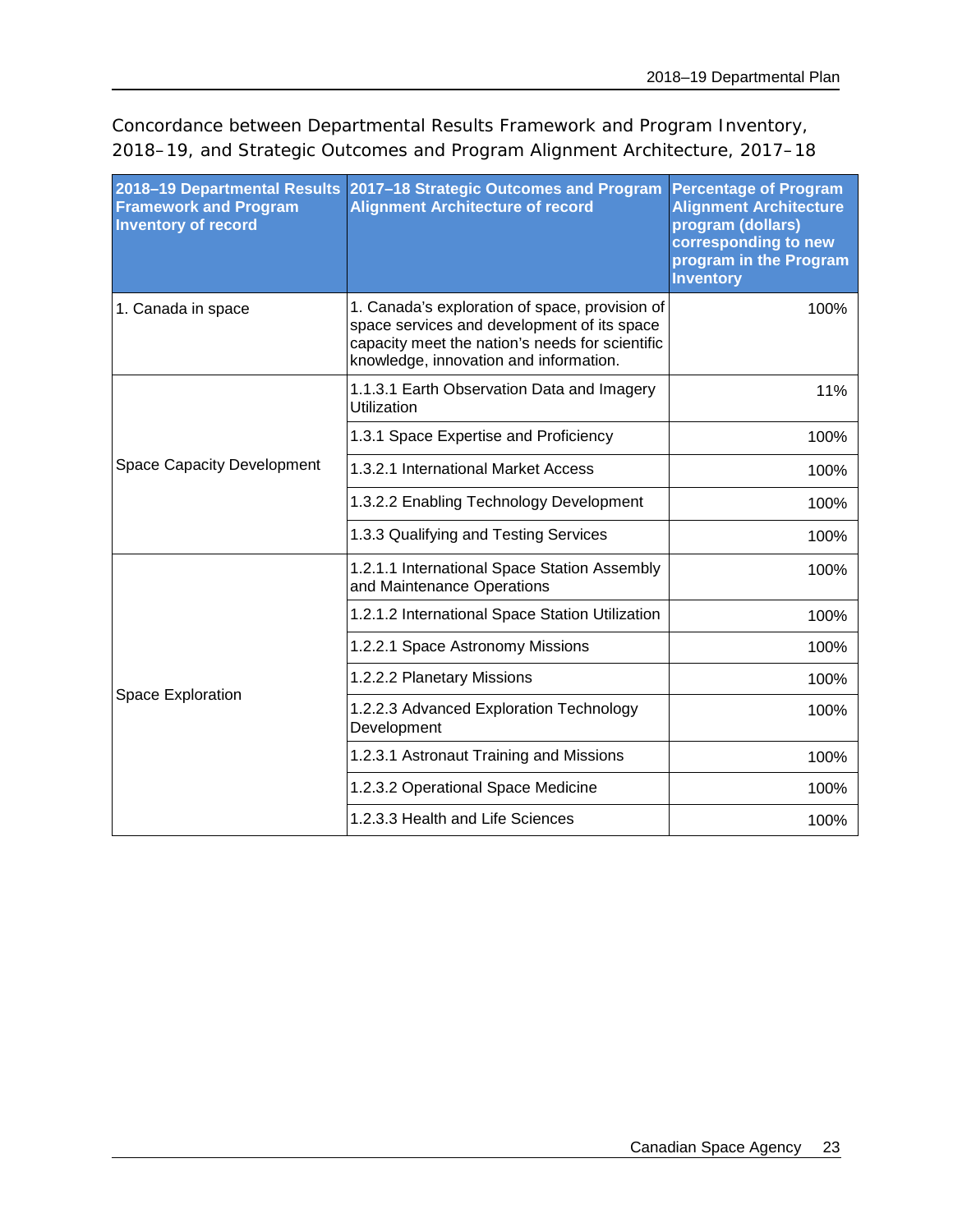| 2018-19 Departmental Results<br><b>Framework and Program</b><br><b>Inventory of record</b> | 2017-18 Strategic Outcomes and Program<br><b>Alignment Architecture of record</b> | <b>Percentage of Program</b><br><b>Alignment Architecture</b><br>program (dollars)<br>corresponding to new<br>program in the Program<br><b>Inventory</b> |
|--------------------------------------------------------------------------------------------|-----------------------------------------------------------------------------------|----------------------------------------------------------------------------------------------------------------------------------------------------------|
| Space Utilization                                                                          | 1.1.1.1 Earth Observation Missions                                                | 100%                                                                                                                                                     |
|                                                                                            | 1.1.1.2 Communications Missions                                                   | 100%                                                                                                                                                     |
|                                                                                            | 1.1.1.3 Scientific Missions                                                       | 100%                                                                                                                                                     |
|                                                                                            | 1.1.2.1 Satellite Operations                                                      | 100%                                                                                                                                                     |
|                                                                                            | 1.1.2.2 Data Handling                                                             | 100%                                                                                                                                                     |
|                                                                                            | 1.1.3.1 Earth Observation Data and Imagery<br>Utilization                         | 89%                                                                                                                                                      |
|                                                                                            | 1.1.3.2 Communications Services Missions                                          | 100%                                                                                                                                                     |
|                                                                                            | 1.1.3.3 Scientific Data Utilization                                               | 100%                                                                                                                                                     |
| <b>Internal Services</b>                                                                   | <b>Internal Services</b>                                                          | 100%                                                                                                                                                     |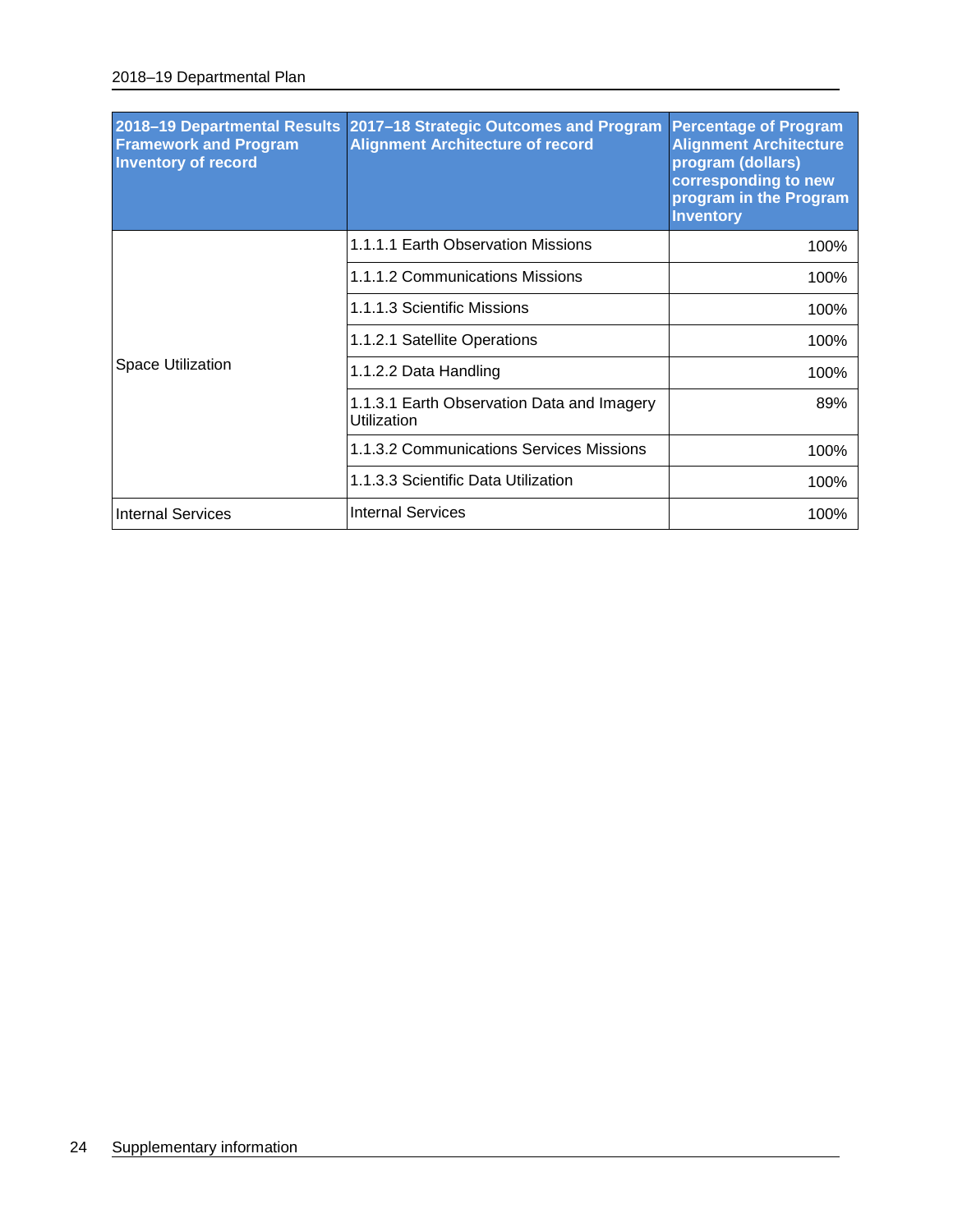## <span id="page-28-0"></span>Supporting information on the Program Inventory

Supporting information on planned expenditures, human resources, and results related to the Canadian Space Agency's Program Inventory is available in the GC [InfoBase.](https://www.tbs-sct.gc.ca/ems-sgd/edb-bdd/index-eng.html)<sup>[xxix](#page-34-27)</sup>

## <span id="page-28-1"></span>Supplementary information tables

The following supplementary information tables are available on the [Canadian Space Agency's](http://www.asc-csa.gc.ca/eng/publications/rp.asp)  [website.](http://www.asc-csa.gc.ca/eng/publications/rp.asp)<sup>[xxvii](#page-22-1)</sup>

- Departmental Sustainable Development Strategy
- Details on transfer payment programs of \$5 million or more
- Gender-Based Analysis plus
- **Planned evaluation coverage over the next five fiscal years**
- Status report on transformational and major Crown projects
- Upcoming internal audits for the coming fiscal year

### <span id="page-28-2"></span>Federal tax expenditures

The tax system can be used to achieve public policy objectives through the application of special measures such as low tax rates, exemptions, deductions, deferrals and credits. The Department of Finance Canada publishes cost estimates and projections for these measures each year in the [Report on Federal Tax Expenditures.](http://www.fin.gc.ca/purl/taxexp-eng.asp)<sup>[xxx](#page-34-28)</sup> This report also provides detailed background information on tax expenditures, including descriptions, objectives, historical information and references to related federal spending programs. The tax measures presented in this report are the responsibility of the Minister of Finance.

### <span id="page-28-3"></span>Organizational contact information

### [Canadian Space Agency](http://asc-csa.gc.ca/)<sup>[xxxi](#page-34-29)</sup>

Communications and Public Affairs Telephone: 450-926-4370 Fax: 450-926-4352 Email: [asc.medias-media.csa@canada.ca](mailto:asc.medias-media.csa@canada.ca)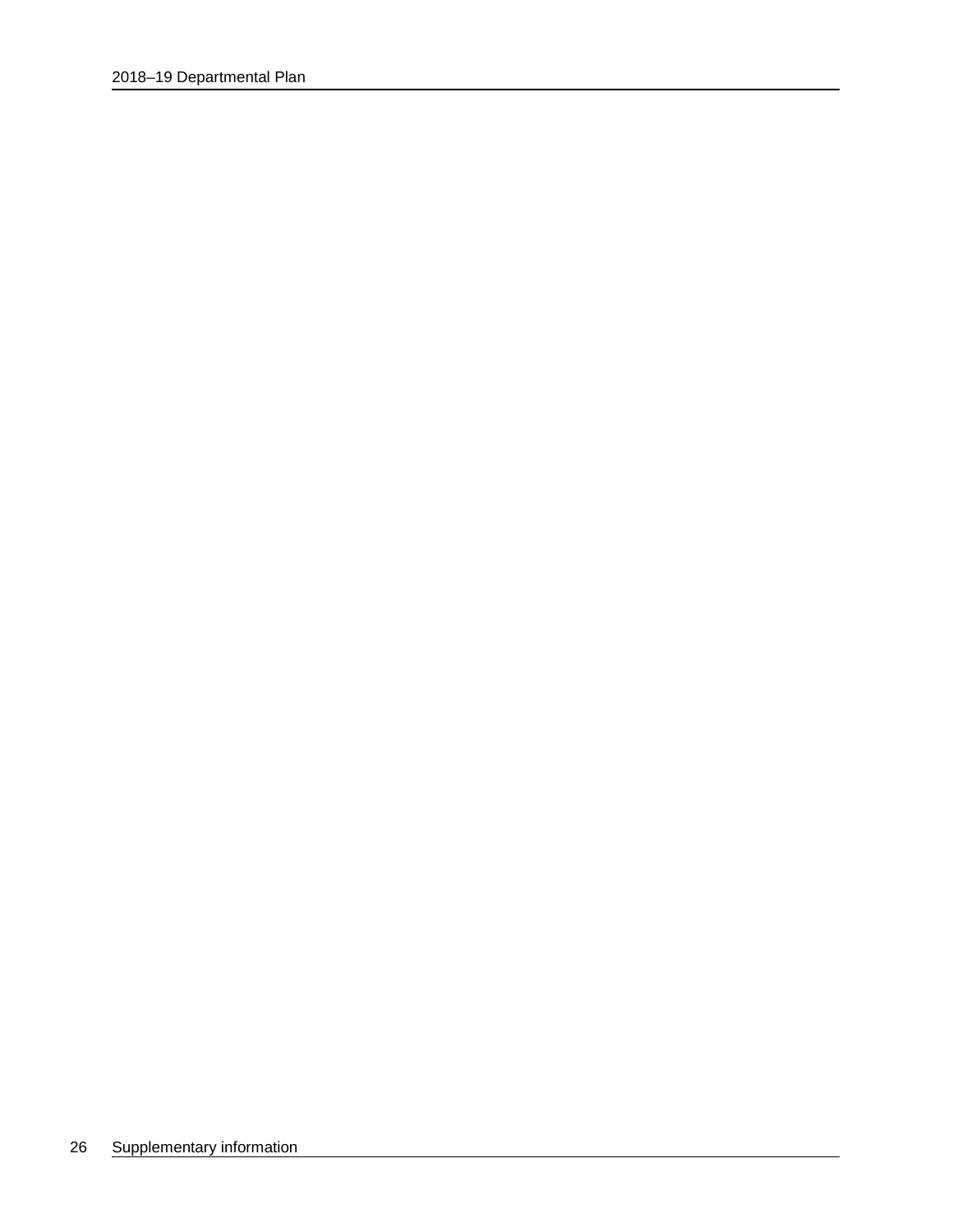## <span id="page-30-0"></span>Appendix: definitions

### **appropriation (crédit)**

Any authority of Parliament to pay money out of the Consolidated Revenue Fund.

### **budgetary expenditures (dépenses budgétaires)**

Operating and capital expenditures; transfer payments to other levels of government, organizations or individuals; and payments to Crown corporations.

### **Core Responsibility (responsabilité essentielle)**

An enduring function or role performed by a department. The intentions of the department with respect to a Core Responsibility are reflected in one or more related Departmental Results that the department seeks to contribute to or influence.

### **Departmental Plan (plan ministériel)**

A report on the plans and expected performance of appropriated departments over a three-year period. Departmental Plans are tabled in Parliament each spring.

### **Departmental Result (résultat ministériel)**

Any change or changes that the department seeks to influence. A Departmental Result is often outside departments' immediate control, but it should be influenced by Program-level outcomes.

### **Departmental Result Indicator (indicateur de résultat ministériel)**

A factor or variable that provides a valid and reliable means to measure or describe progress on a Departmental Result.

### **Departmental Results Framework (cadre ministériel des résultats)**

The department's Core Responsibilities, Departmental Results and Departmental Result Indicators.

### **Departmental Results Report (rapport sur les résultats ministériels)**

A report on the actual accomplishments against the plans, priorities and expected results set out in the corresponding Departmental Plan.

### **experimentation (expérimentation)**

Activities that seek to explore, test and compare the effects and impacts of policies, interventions and approaches, to inform evidence-based decision-making, by learning what works and what does not.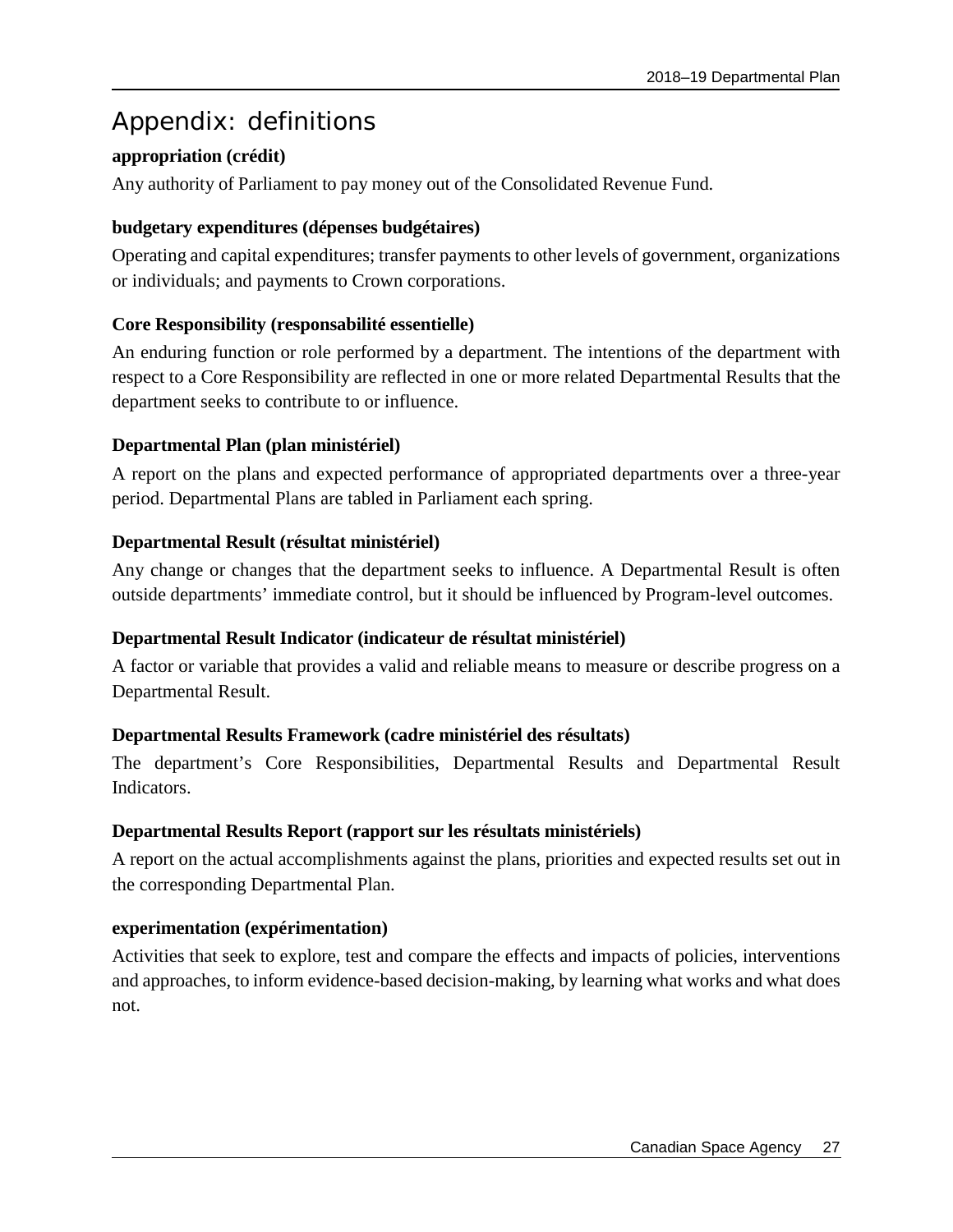#### **full-time equivalent (équivalent temps plein)**

A measure of the extent to which an employee represents a full person-year charge against a departmental budget. Full-time equivalents are calculated as a ratio of assigned hours of work to scheduled hours of work. Scheduled hours of work are set out in collective agreements.

#### **gender-based analysis plus (GBA+) (analyse comparative entre les sexes plus [ACS+])**

An analytical process used to help identify the potential impacts of policies, Programs and services on diverse groups of women, men and gender-diverse people. The "plus" acknowledges that GBA goes beyond sex and gender differences to consider multiple identity factors that intersect to make people who they are (such as race, ethnicity, religion, age, and mental or physical disability).

#### **government-wide priorities (priorités pangouvernementales)**

For the purpose of the 2018–19 Departmental Plan, government-wide priorities refers to those high-level themes outlining the government's agenda in the 2015 Speech from the Throne, namely: Growth for the Middle Class; Open and Transparent Government; A Clean Environment and a Strong Economy; Diversity is Canada's Strength; and Security and Opportunity.

#### **horizontal initiative (initiative horizontale)**

An initiative in which two or more federal organizations, through an approved funding agreement, work toward achieving clearly defined shared outcomes, and which has been designated (by Cabinet, a central agency, etc.) as a horizontal initiative for managing and reporting purposes.

#### **non-budgetary expenditures (dépenses non budgétaires)**

Net outlays and receipts related to loans, investments and advances, which change the composition of the financial assets of the Government of Canada.

#### **performance (rendement)**

What an organization did with its resources to achieve its results, how well those results compare to what the organization intended to achieve, and how well lessons learned have been identified.

### **performance indicator (indicateur de rendement)**

A qualitative or quantitative means of measuring an output or outcome, with the intention of gauging the performance of an organization, program, policy or initiative respecting expected results.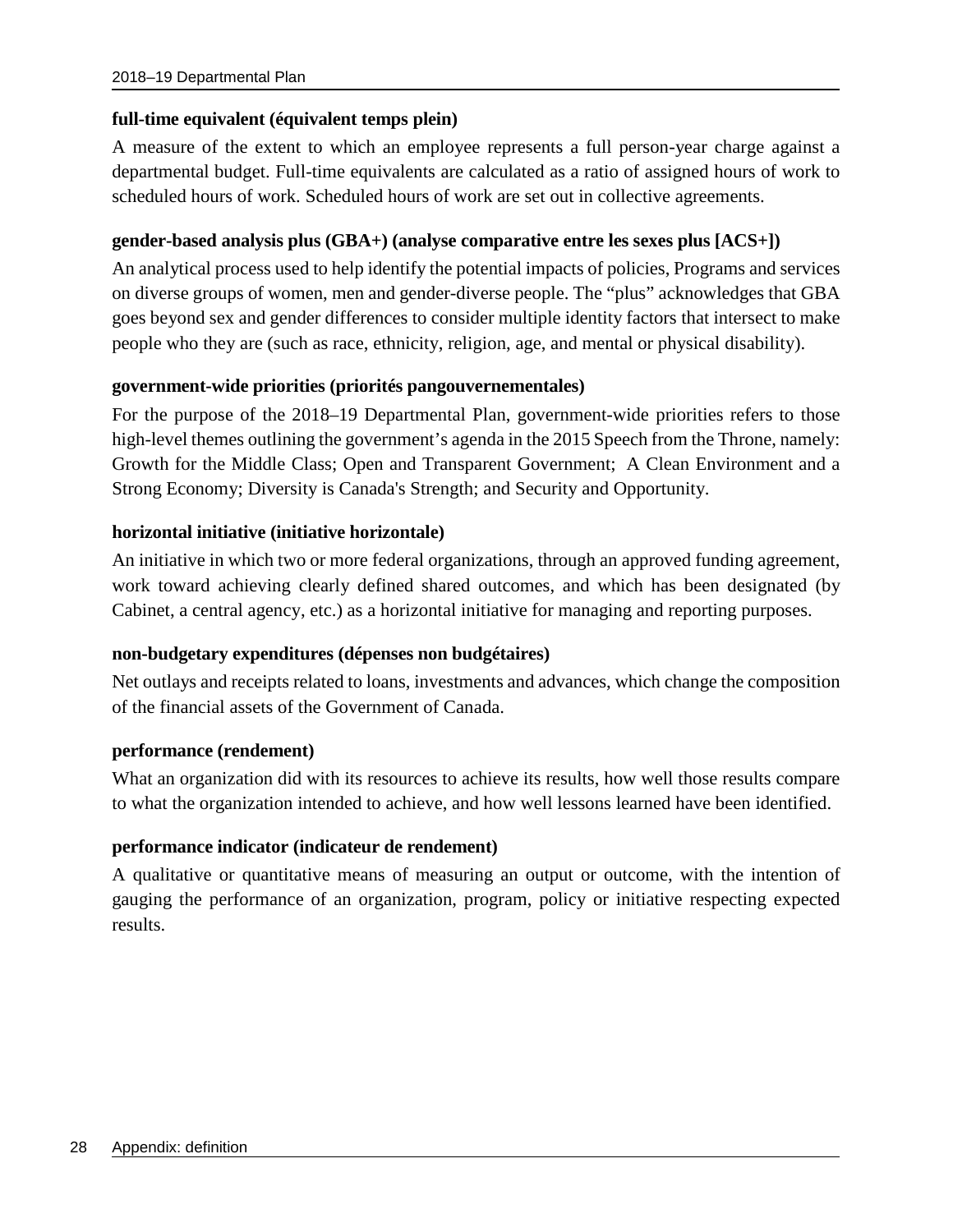### **performance reporting (production de rapports sur le rendement)**

The process of communicating evidence-based performance information. Performance reporting supports decision making, accountability and transparency.

### **planned spending (dépenses prévues)**

For Departmental Plans and Departmental Results Reports, planned spending refers to those amounts presented in the Main Estimates.

A department is expected to be aware of the authorities that it has sought and received. The determination of planned spending is a departmental responsibility, and departments must be able to defend the expenditure and accrual numbers presented in their Departmental Plans and Departmental Results Reports.

### **plan (plan)**

The articulation of strategic choices, which provides information on how an organization intends to achieve its priorities and associated results. Generally a plan will explain the logic behind the strategies chosen and tend to focus on actions that lead up to the expected result.

### **priority (priorité)**

A plan or project that an organization has chosen to focus and report on during the planning period. Priorities represent the things that are most important or what must be done first to support the achievement of the desired Departmental Results.

### **Program (programme)**

Individual or groups of services, activities or combinations thereof that are managed together within the department and focus on a specific set of outputs, outcomes or service levels.

### **Program Alignment Architecture (architecture d'alignement des programmes)**[3](#page-32-0)

A structured inventory of an organization's programs depicting the hierarchical relationship between programs and the Strategic Outcome(s) to which they contribute.

### **result (résultat)**

An external consequence attributed, in part, to an organization, policy, program or initiative. Results are not within the control of a single organization, policy, program or initiative; instead they are within the area of the organization's influence.

<span id="page-32-0"></span> $\overline{a}$ 3. Under the Policy on Results, the Program Alignment Architecture has been replaced by the Program Inventory.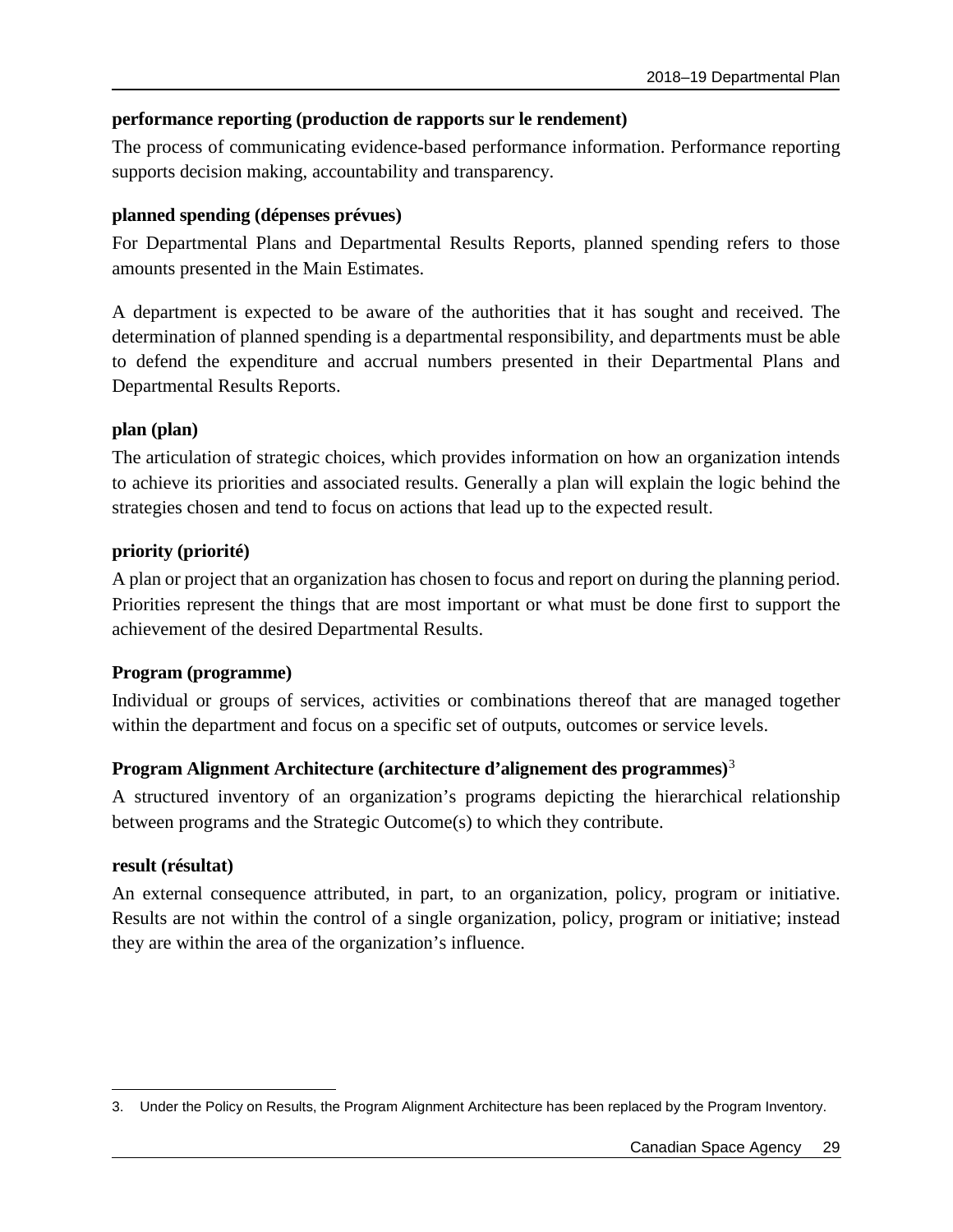#### **statutory expenditures (dépenses législatives)**

Expenditures that Parliament has approved through legislation other than appropriation acts. The legislation sets out the purpose of the expenditures and the terms and conditions under which they may be made.

#### **Strategic Outcome (résultat stratégique)**

A long-term and enduring benefit to Canadians that is linked to the organization's mandate, vision and core functions.

#### **sunset program (programme temporisé)**

A time-limited program that does not have an ongoing funding and policy authority. When the program is set to expire, a decision must be made whether to continue the program. In the case of a renewal, the decision specifies the scope, funding level and duration.

#### **target (cible)**

A measurable performance or success level that an organization, Program or initiative plans to achieve within a specified time period. Targets can be either quantitative or qualitative.

#### **voted expenditures (dépenses votées)**

Expenditures that Parliament approves annually through an Appropriation Act. The Vote wording becomes the governing conditions under which these expenditures may be made.